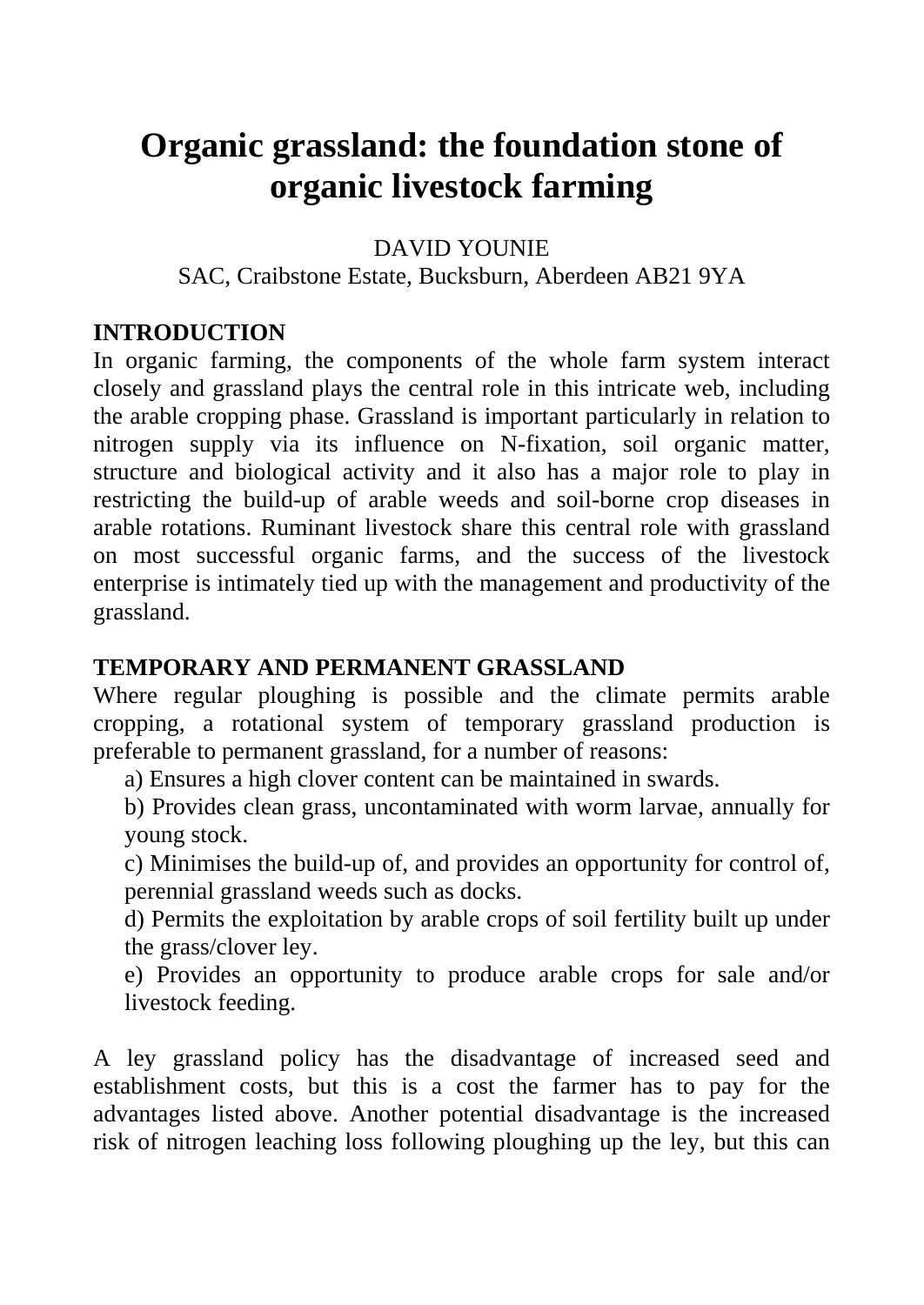be minimised by ploughing in late winter, for a spring crop, rather than ploughing in autumn. In addition, ploughing of the ley will occur only once during the rotation.

# **MANAGEMENT OBJECTIVES**

Grassland management objectives on organic farms are not necessarily prioritised in the same order as on conventional farms. Whilst maximising herbage and livestock output per hectare may be the common overall aim, the restrictions of the organic standards in relation to plant nutrient inputs and routine veterinary treatment of livestock mean that strategies to maintain high animal health status and to maintain soil nutrient status are equally, if not more important, than maximising herbage output per hectare in the short-term. In fact, although many conventional farmers considering converting to organic farming are mostly concerned about maintaining herbage productivity, in systems with a high proportion of young stock such as calves and lambs, it may not be herbage production which forces a limit on stocking rate, but the risk of parasitic gastro-enteritis caused by worm invasion.

# **THE ROLE OF GRASSLAND MANAGEMENT IN ENHANCING LIVESTOCK HEALTH**

Grassland management has a major influence on livestock health through a) the quality and quantity of nutrition obtained from grassland, and

b) the potential adverse effects of worm invasion and bloat.

## **Worm control**

The extent of worm larval challenge which a contaminated pasture presents to grazing animals will depend on:

a) The level of contamination in the sward at the start of the grazing period (e.g. in spring).

b) The level of egg deposition by grazing animals during the current grazing period.

c) The degree to which weather conditions favour the development of eggs and larvae during the current grazing period.

Young animals are more susceptible to lungworm and stomach worms than adult animals. Because of this, the build-up of pasture contamination is much faster when the sward is grazed by young, infected animals rather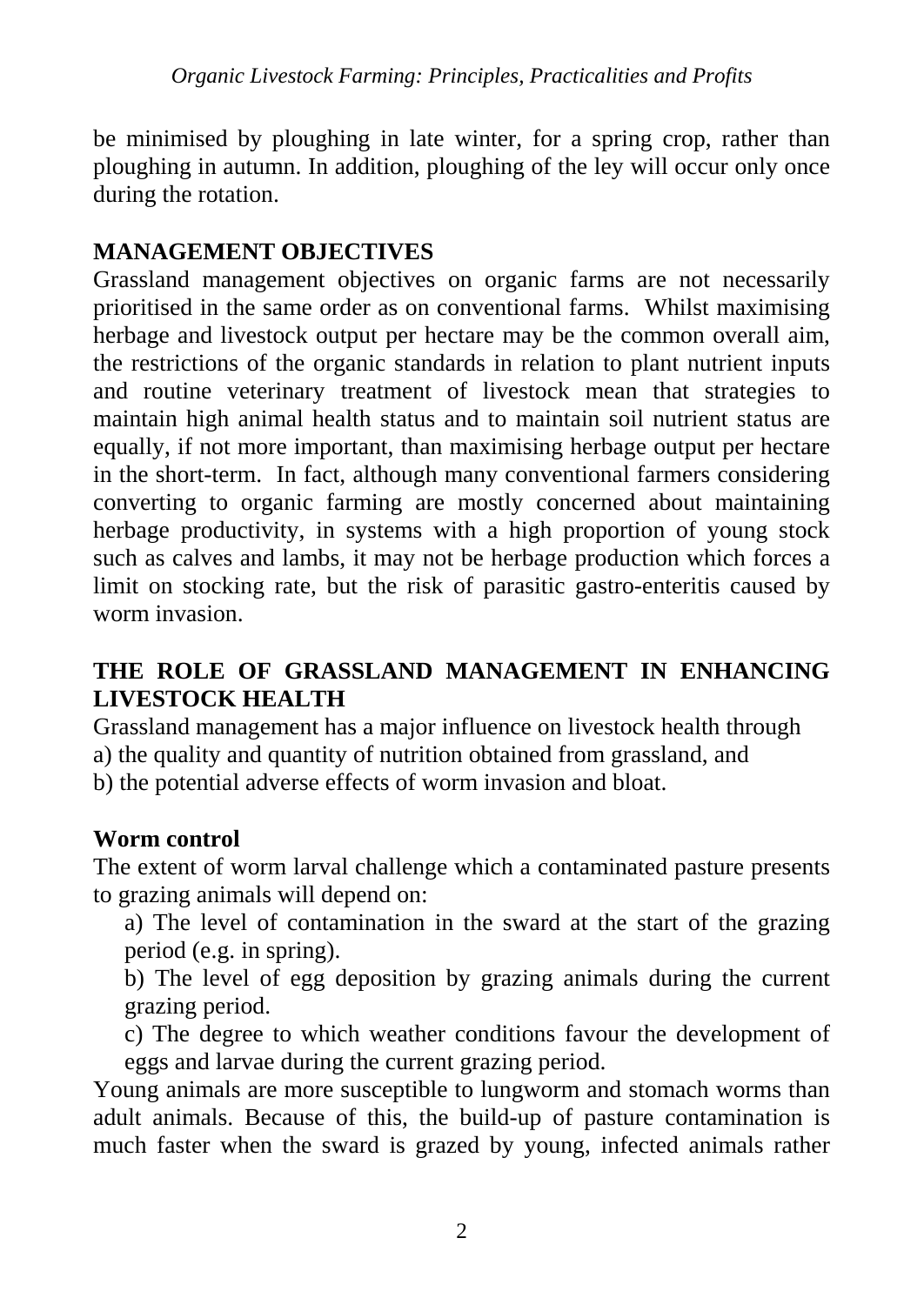than mature animals. As animals mature, they develop an immunity to the parasites on exposure to low or moderate levels of parasite challenge. However, mature animals may lose their immunity during periods of stress e.g. ewes during lambing which may excrete large numbers of stomach worm eggs - the peri-parturient egg rise.

## **Potential for worm control by grazing management**

A number of grassland management strategies can be employed in order to minimise the risk of infection by endoparasites in cattle and sheep. These include:

| <b>Mechanism</b>  | <b>Practice</b>                    | <b>Comment</b>               |
|-------------------|------------------------------------|------------------------------|
| <b>Dilution</b>   | Lower stocking rates               | Worm challenge on            |
|                   | Mixed species grazing              | susceptible grazing animals  |
|                   | Mixed age groups grazing           | is <b>diluted</b> by a lower |
|                   |                                    | stocking rate or by the      |
|                   |                                    | presence of another          |
|                   |                                    | (immune) species or          |
|                   |                                    | (immune) adult stock of the  |
|                   |                                    | same species see below       |
| <b>Evasion</b>    | Clean pastures ready before the    | Worm challenge on            |
|                   | expected rise in pasture           | susceptible grazing animals  |
|                   | infectivity i.e. late June (sheep) | is evaded by moving          |
|                   | or mid July (cattle)               | animals from contaminated    |
|                   | Swards grazed by another           | pastures to clean pastures   |
|                   | species in spring                  | (not grazed same year by the |
|                   | Use of silage or hay aftermaths    | same species)                |
|                   | Use of new grass reseeds           |                              |
|                   | Use of annual forage crops         |                              |
| <b>Prevention</b> | Use of new grass reseeds           | Worm challenge is            |
|                   | Use of silage or hay aftermaths    | prevented by introducing     |
|                   | Use of annual forage crops         | uninfected stock to clean    |
|                   | Late lambing (Nematodirus)         | pastures every year          |
|                   | Yearly alternation between         |                              |
|                   | livestock species                  |                              |

The yearly alternating clean grazing system is perhaps the most widely recognised clean grazing system. In this system, each field is managed according to the following three year rotation: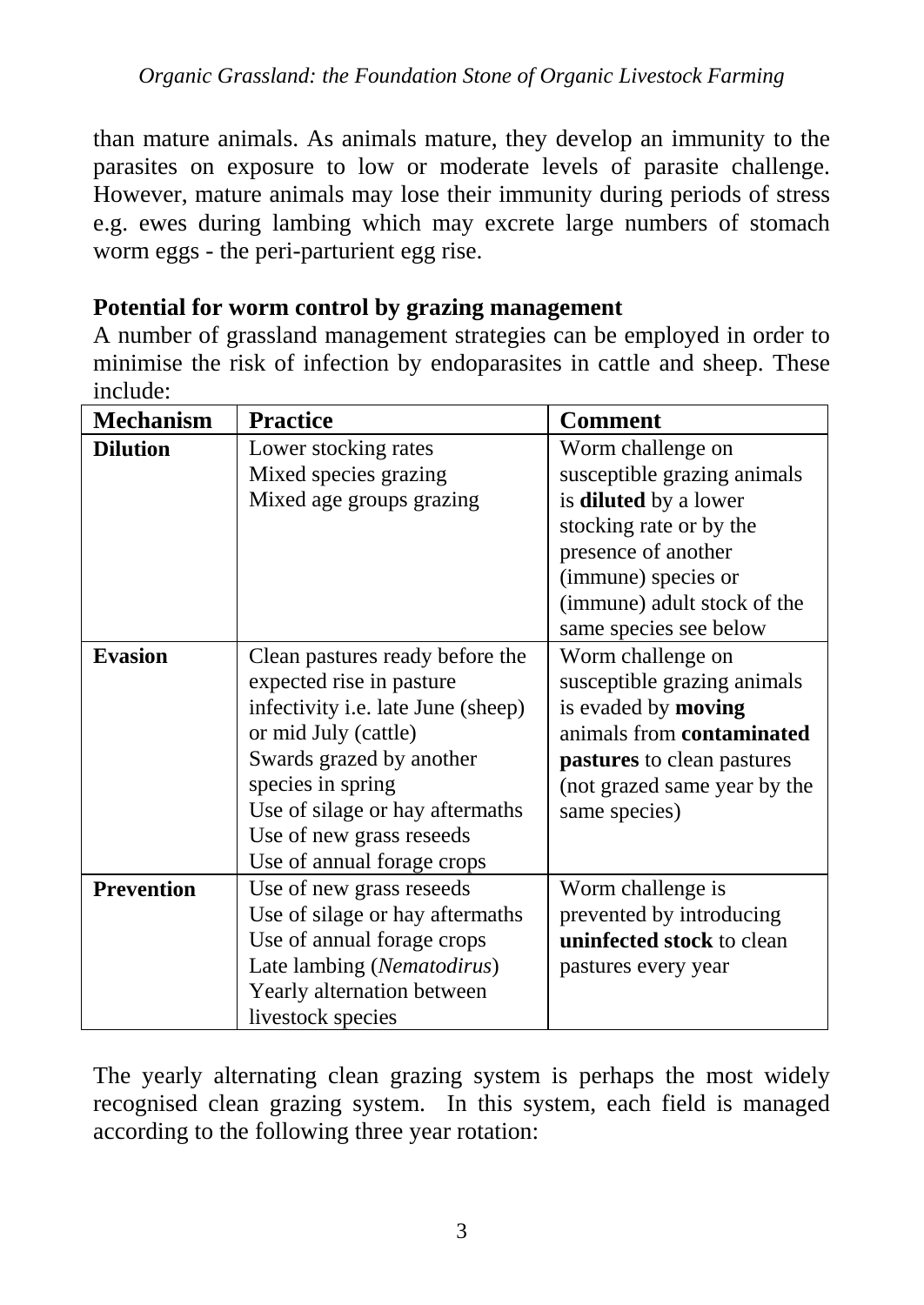| Year<br>$\rightarrow$ | Year $2 \rightarrow$ | Year 3 ➡ |
|-----------------------|----------------------|----------|
|                       |                      | ∼ا⊧      |

The system can be refined further, for example, by moving weaned lambs in late summer to silage aftermaths, or moving some cattle in late summer to graze together with dry ewes after weaning. This system is only possible where each field is sufficiently flat for cutting for hay or silage. However, even where cutting is not possible, e.g. on undulating permanent pasture, a two-year rotation between cattle and sheep will also help to minimise the worm challenge.

The strategy adopted on any one farm will depend on the physical resources of the farm and on the farming system employed. However, worm problems will be minimised on farms which are able to employ:

- a) a mixed ley/arable system
- b) based on temporary leys rather than permanent grassland
- c) with more than one livestock species
- d) has land quality which allows silage to be made on every field.

Where physical and financial resources permit, organic livestock farmers should adopt such a system, or at least as many elements of it as possible, in order to minimise worm problems in young stock. The availability of new reseeds each year will provide a source of clean pasture in spring for grazing susceptible young stock. If silage can be made from all fields and arable crops can be grown, there is maximum flexibility to move susceptible young stock as the season progresses, to silage aftermaths or arable cropping fields in late season, and so evade the build-up in worm challenge. With more than one livestock species on the farm, the overall stocking rate of susceptible animals is reduced and options for mixed species grazing or yearly alternating grazing are available.

Some farm types may have very restricted options because of the limited physical resources of the farm. An example is the sheep-only farm on marginal land which may have limited land suitable for ploughing or grass conservation (and is therefore not suitable for a cattle enterprise). On such a farm it is difficult to adopt a clean grazing system. The only grassland management option may be to restrict stocking rate of sheep, although this may have consequences in terms of poor utilisation of herbage and a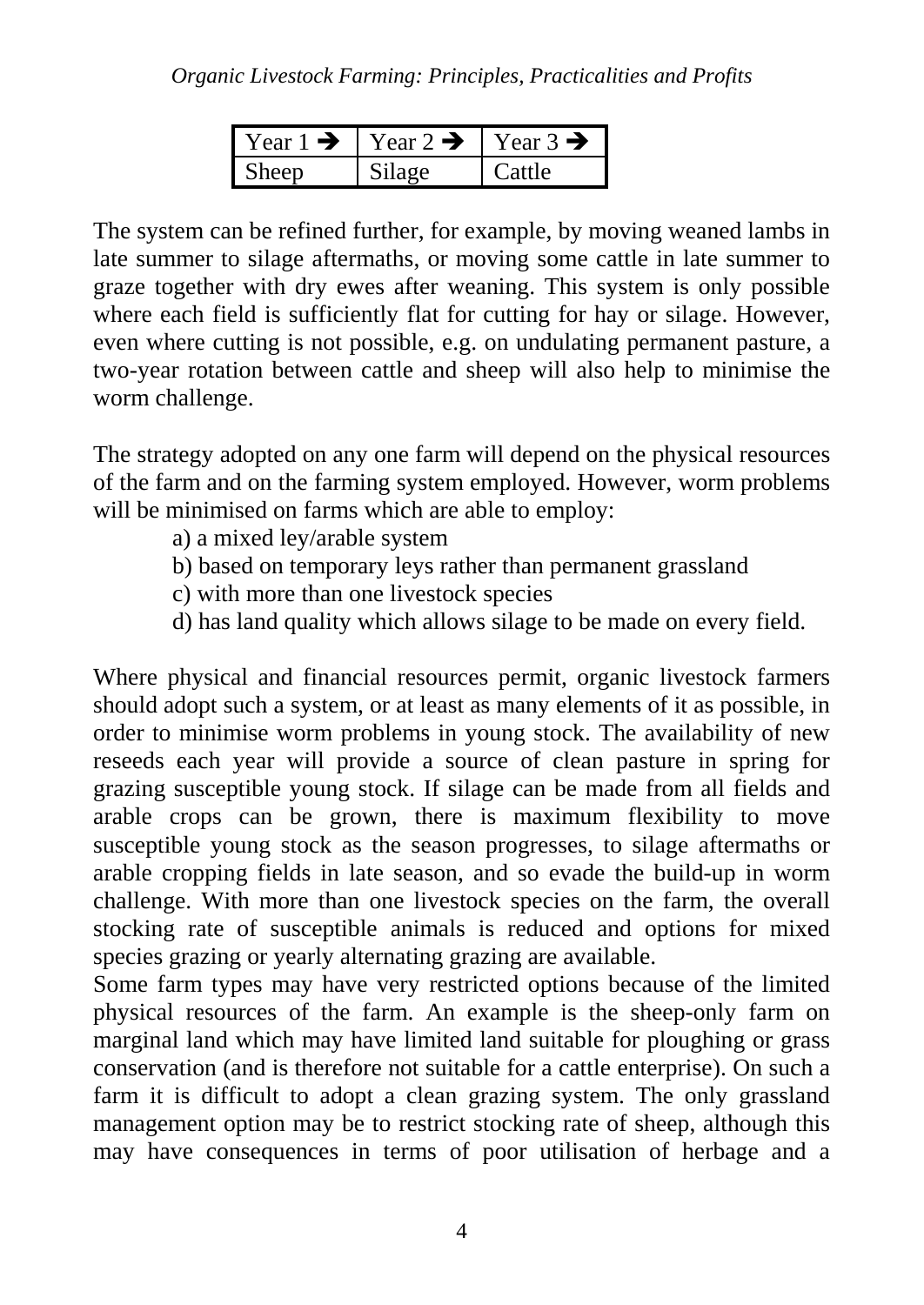subsequent drop in forage quality. In this situation the farmer also needs to introduce a system of regular faecal egg counts in order to predict when a rise in worm infection is about to occur and hence when anthelmintic treatment is necessary, although frequent necessity for anthelmintic treatment will not be acceptable to the organic certification body. Introduction of a breeding programme to improve worm resistance in the sheep stock will also be necessary in this situation.

#### **Herbage quality and livestock health**

The trace element (TE) content of the herbage is largely determined by the parent material of the soil. Nevertheless, management decisions can affect trace element content. In particular, a high soil pH will reduce the uptake of trace elements in the herbage. A pH of 5.8 to 6.0 should be the target pH, therefore, rather than pH 6.2 to 6.5. Given that there is a limited supply of trace elements in the soil, the higher the yield of the crop, by dilution the lower will be the TE content of the herbage in percentage terms. Thus perennial ryegrass, which is relatively high yielding, tends to have a lower copper content than many other species. Herbage species which have a deeper root system may have a high TE content. A number of herb species have deep tap roots and have the potential to explore deeper soil layers than conventional herbage species, and potentally make available an enhanced supply of nutrients (Swift *et al.*, 1990; Wilman and Derrick, 1994). This potential advantage of herbs has been demonstrated in practice, in the animal, by Younie *et al.* (1997), with weaned lambs grazing pure stands of chicory or perennial ryegrass (Table 1).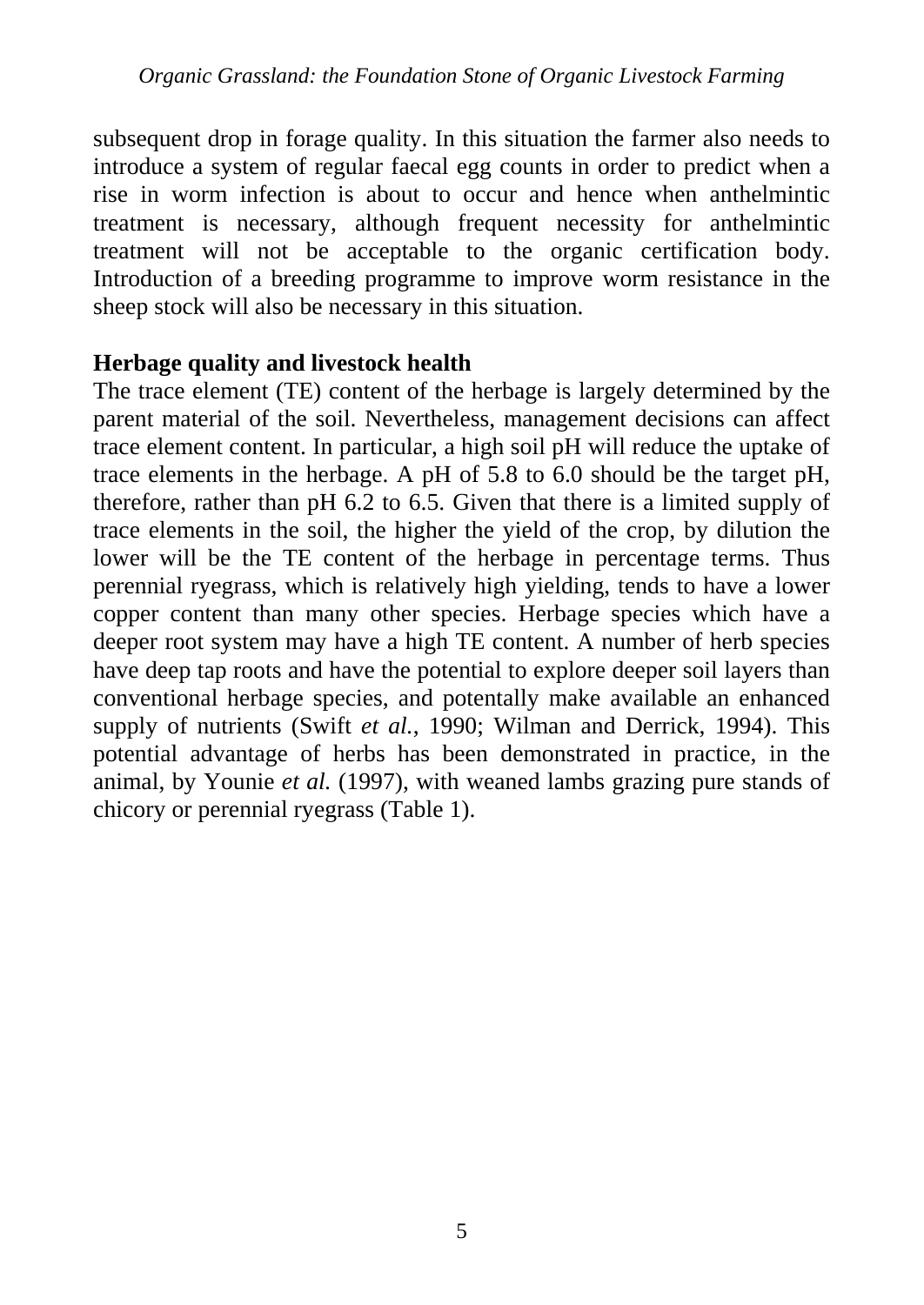| mineral status of grazing lambs (from Younie <i>et al.</i> , 1997). |       |            |        |           |  |  |
|---------------------------------------------------------------------|-------|------------|--------|-----------|--|--|
| <b>Blood constituent</b>                                            |       | <b>PRG</b> | PRG/CS | Level of  |  |  |
|                                                                     |       |            |        | sig.      |  |  |
| Ca (mmol/l)                                                         | 3.15  | 3.01       | 3.16   | $\ast$    |  |  |
| $PO4$ (mmol/l)                                                      | 2.64  | 2.43       | 2.38   | <b>NS</b> |  |  |
| $Na$ (mmol/l)                                                       | 144.3 | 137.5      | 141.6  | <b>NS</b> |  |  |
| $Mg$ (mmol/l)                                                       | 0.99  | 0.91       | 0.98   | $\ast$    |  |  |
| Cu (µmol/l)                                                         | 10.25 | 7.55       | 11.49  | $\ast$    |  |  |
| GSHPx (units/ml RBC)                                                | 19.38 | 17.38      | 20.0   | <b>NS</b> |  |  |
| Vit $B_{12}$ (ng/l)                                                 | 965   | 705        | 929    | ***       |  |  |

**Table 1.** The effect of grazing pure stands of chicory (C) or perennial ryegrass without (PRG) or with a Cosecure+ bolus (PRG/CS), on the blood mineral status of grazing lambs (from Younie *et al.*, 1997).

**+** Administered orally as a sustained-release intra-ruminal source of supplementary Co, Se and Cu.

 $= P < 0.05$ ; \*\*\*  $= P < 0.01$ 

Deficiencies of calcium and magnesium in the diet (potentially causing milk fever and hypomagnaesemia) are not normally as serious in the organic situation as in the conventional situation. This is because the phenomenon of luxury uptake of K in herbage is less likely to occur since spring applications of N and K fertilisers/manures are not usually made to grazed grass. Nevertheless, the risk should be borne in mind, especially if spring slurry applications are made to grazed grass on a clay soil (which will have an inherently high K availability).

In organic ruminant diets, grassland is the primary source of protein as well as energy. Because of the restricted choice of purchased protein sources, it is essential to maximise the amount of home-produced protein. Thus, there is a nutritional need to maximise clover content in swards, as well as an agronomic need (see below). The crude protein (CP) content of silage will vary with the clover content and the cutting date. Early cut pure clover swards can have CP contents in excess of 20% of the dry matter (DM), while late cut swards with moderate clover content may be as low as 12 to 13% CP. In mixed grass/white clover swards, the proportion of clover in the DM in a first cut silage crop increases to a maximum around the second or third week of May and thereafter declines as the grass component starts to flower (Younie and Giordano, 1993). Thus, in the UK the second or third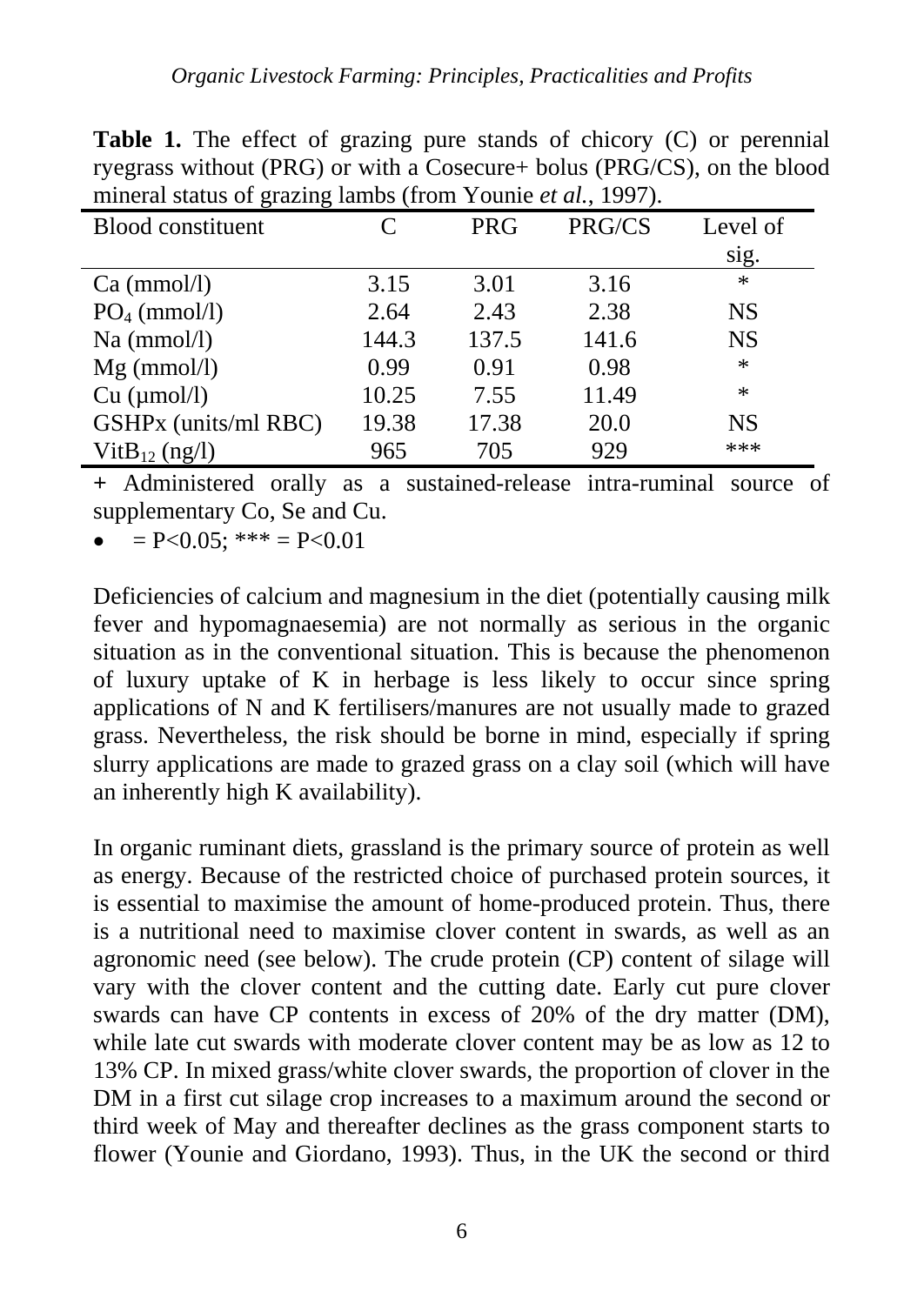week of May is probably the best date to cut if a high digestibility, high CP silage is the aim, therefore.

In late summer, the white clover content of grazed pasture can be as high as 60 to 70% in the DM and soil nitrate N content is high. This leads to an excess of rumen degradable protein (RDP) in grazing animals. Much of this passes through the animal as urine and increases the risk of loss of N to the environment via ammonia volatilisation and nitrate leaching. In addition the excess of protein over energy in the diet can lead to health problems in productive animals such as high yielding dairy cows. In these situations the high protein intake should be balanced by buffer feeding a high energy forage such as whole crop cereal silage (Van Eekeren, 2000).

#### **Bloat**

Bloat will occur in cattle (but almost never in sheep) which are grazing rank (10 to 20cm) swards with a very high clover content. The risk of bloat is greatest in August and September, when clover content of swards is highest. Silage and hay aftermaths pose the highest risk, especially when coupled with low DM herbage, e.g. on damp, dewy mornings in September. Bloat rarely occurs in early summer. The occurrence of bloat can be predicted to some extent, therefore, and steps taken to minimise the risk. Cattle should never be turned on to rank clovery swards. They should be turned on to aftermaths immediately after the crop has been lifted, so that the clover grows to the cattle. If it is impossible to avoid turning cattle on to high risk swards, they should be well fed before transfer, on a dry afternoon, when the herbage is also dry. In very high risk situations, poloxalene bloat preventative should be fed for two days prior to transfer and for as long afterwards as the high risk period lasts.

## **ENHANCING HERBAGE PRODUCTION**

The main factors affecting herbage production per hectare are:

a) botanical composition of the sward, and

b) growing conditions: nutrient supply and environmental conditions (soil moisture supply and temperature).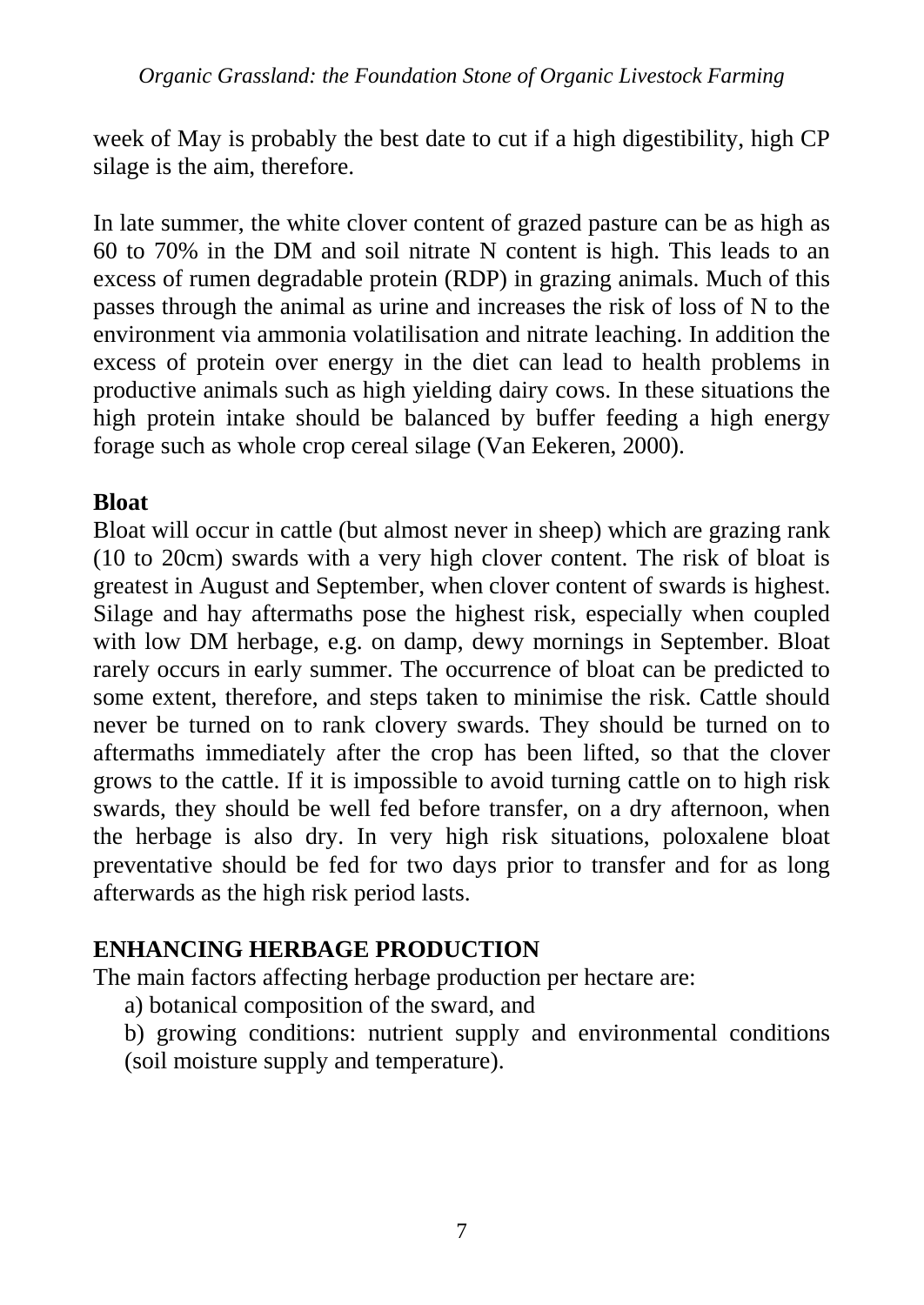The farmer can do little about rainfall and temperature, but can have a major influence on the nutrient supply to and botanical compostion of the sward.

#### **Botanical composition: seed mixtures**

Nitrogen is the most important crop nutrient and so herbage legumes such as clovers are the driving force in organic systems, because of their ability to fix large amounts of atmospheric nitrogen. The quantity of N fixed is directly dependent on the proportion of clover in the sward. Thus, a major objective should be to **maximise the clover content** of the sward.

**White clover** is by far **the most appropriate and widely used forage legume** for organic farming systems in temperate maritime climates, because of its adaptability to a range of management and soil fertility conditions. It is persistent, is not demanding in terms of soil pH and drainage conditions, and can be used for management regimes ranging from continuous sheep grazing (for which small-leaved varieties are most suitable) to lax defoliation, including cutting (for which larger leaved varieties are most suitable).

 Red clover is also undemanding in terms of soil conditions and is highly productive, but is not persistent nor well-suited to grazing, and should only be sown in mixtures intended for short-term leys (up to three years), primarily for cutting. It is probably the best species for use as a one or two year green manure. Lucerne and sainfoin also have considerable potential as crops for conservation, but are suitable only for soils with a relatively high pH (above 7) and, in the case of lucerne, good drainage.

The agronomic characteristics of the companion grass species are also important in enhancing sward productivity. Although **perennial ryegrass** has been criticised as being more appropriate for intensive high N systems than for organic or low-input systems, it is **undoubtedly the most suitable species for ley farming in temperate maritime conditions**, given its ease of establishment, yield potential, persistence, and quality characteristics. Tetraploid varieties are known to promote a higher clover content in the sward than diploid varieties, because of their more open growth habit.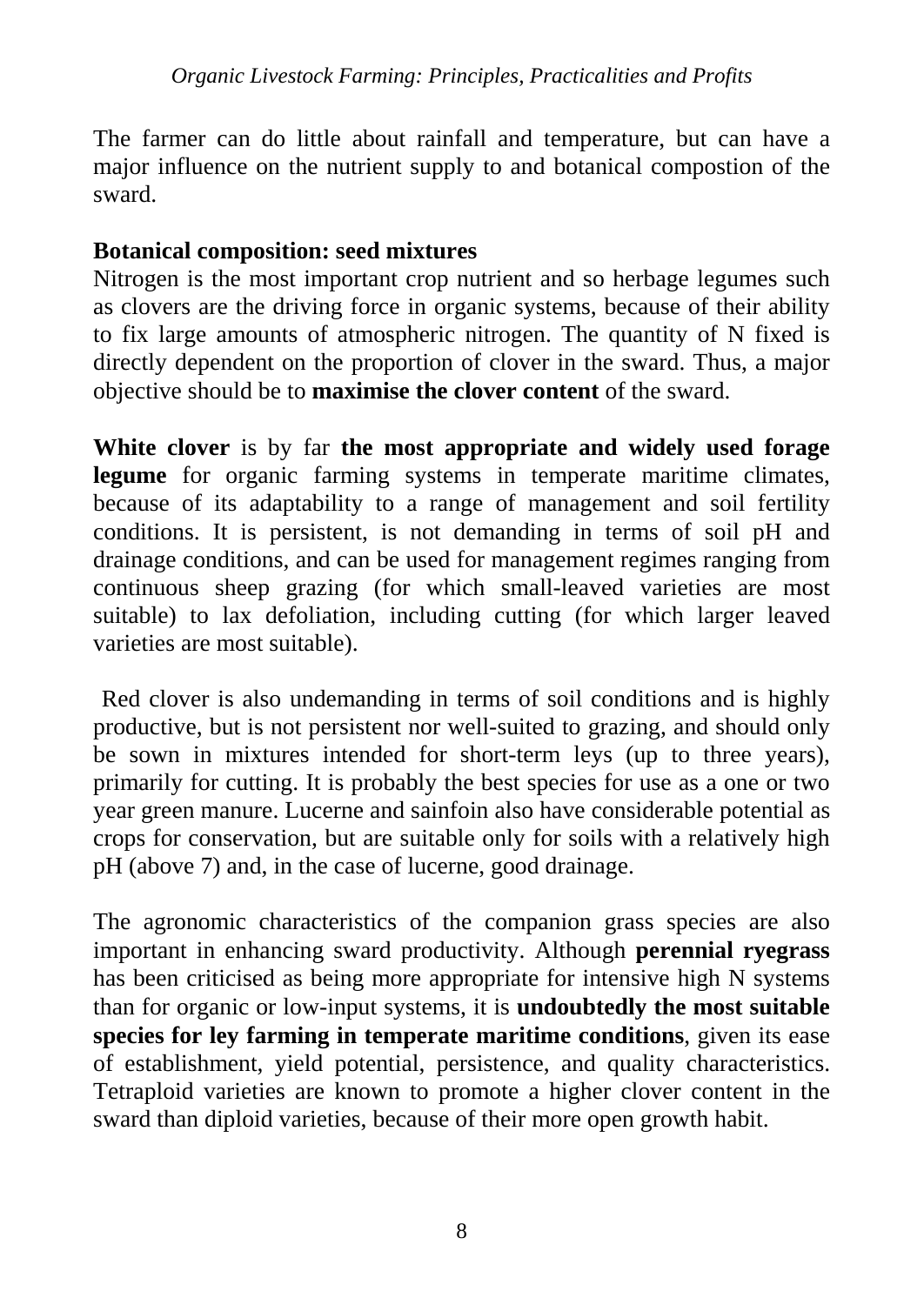Traditionally, organic farmers have often regarded secondary or indigenous grass species and forbs with approval, either in unsown pastures and field boundaries or sown in complex seed mixtures. Improved livestock nutrition and health are the reasons normally given. Herbs also tend to be more drought resistant than grasses and their tap root systems may also lead to a more open soil structure. Despite these potential advantages, forage herbs have been largely overlooked in practice, even in organic farming (Foster, 1988). This is changing to some extent, at least in New Zealand and Australia, where breeding effort has led to the commercial release of varieties of **chicory** and **ribwort** (Moloney and Milne, 1993).

Perhaps the main reason for the low level of use of forage herbs is their generally low contribution to sward biomass, largely resulting from low seed rates, poor establishment and persistence. This may be due, at least in part, to their inability to persist under intensive management regimes involving frequent utilisation by cutting and grazing - regimes to which vigorously tillered grass species such as perennial ryegrass are ideally suited. New thinking is also required in relation to the most appropriate companion species and mixtures for forage herbs. Umrani (1998) has shown that perennial ryegrass, with its vigorous, densely tillered growth habit, is a major competitor. It significantly reduced root length, root weight and shoot weight of individual herb plants. The upright and less well tillered growth habit of timothy is less competitive and, coupled with the Nfixing ability of white clover, makes for a more suitable mixture, perhaps **sown in strips** or as separate swards, with the main bulk of the field sown to a ryegrass-based mixture. Of course the composition of mixtures needs to be designed with the proposed management regime in mind, and much work requires to be done to develop reliable and persistent herb-based mixtures for a range of organic management situations.

Some typical seed mixtures for organic grassland are shown in Table 2.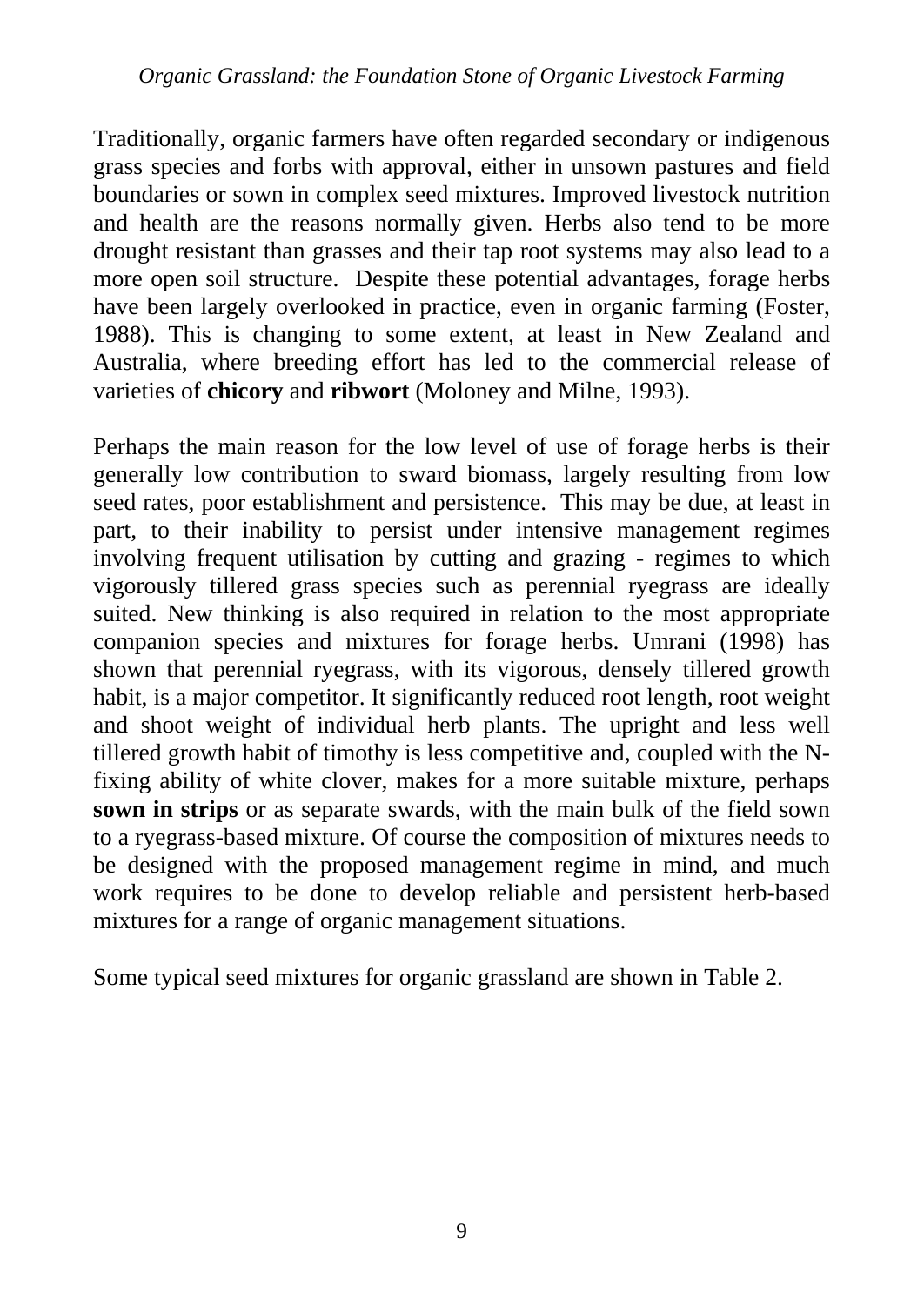| <b>Twore 2.</b> 1 year seed infinitive for organic to yo $(\mathbf{R})$ independent |                  |             |             |  |  |
|-------------------------------------------------------------------------------------|------------------|-------------|-------------|--|--|
|                                                                                     | Two-year ley,    | 4 to 6 year | Long-term   |  |  |
|                                                                                     | two cuts silage, | ley,        | ley, mainly |  |  |
|                                                                                     | aftermath        | cutting,    | grazing     |  |  |
|                                                                                     | grazing          | grazing     |             |  |  |
| Hybrid ryegrass (T)                                                                 | 5                |             |             |  |  |
| Intermediate perennial ryegrass (T)                                                 | 10               | 10          |             |  |  |
| Late perennial ryegrass (T)                                                         |                  | 14          | 28          |  |  |
| Timothy                                                                             |                  | 4           |             |  |  |
| Red clover                                                                          | 10               |             |             |  |  |
| Small-leaved white clover                                                           |                  | 1.0         |             |  |  |
| Medium-leaved white clover                                                          |                  | 1.5         | 1.5         |  |  |
| Large-leaved white clover                                                           |                  | 1.5         | 2.5         |  |  |
| Total                                                                               | 25               | 32          | 32          |  |  |
|                                                                                     |                  |             |             |  |  |

**Table 2**. Typical seed mixtures for organic leys (kg/ha)

 $T = Tetraploid.$ 

## **Botanical composition: Clover establishment**

Given that clover is the most important component of the sward, the primary objective in establishing the sward must be to achieve rapid and effective establishment of the clover. For both white and red clovers, the best method of establishment is by direct sowing (i.e. without a cover crop), in spring, on a ploughed seedbed (Figure 1). In comparison, undersowing with a cereal delays the development of both clover and grass plants, although it can still give satisfactory establishment since second or third organic cereal crops are not always vigorous, competitive crops. Generally the most unreliable method of clover establishment is sowing in late summer/autumn, because of the risk of loss by frost heave of poorly rooted and anchored clover seedlings during winter. Clearly, this risk is worst in areas where growing seasons are short and winters are severe.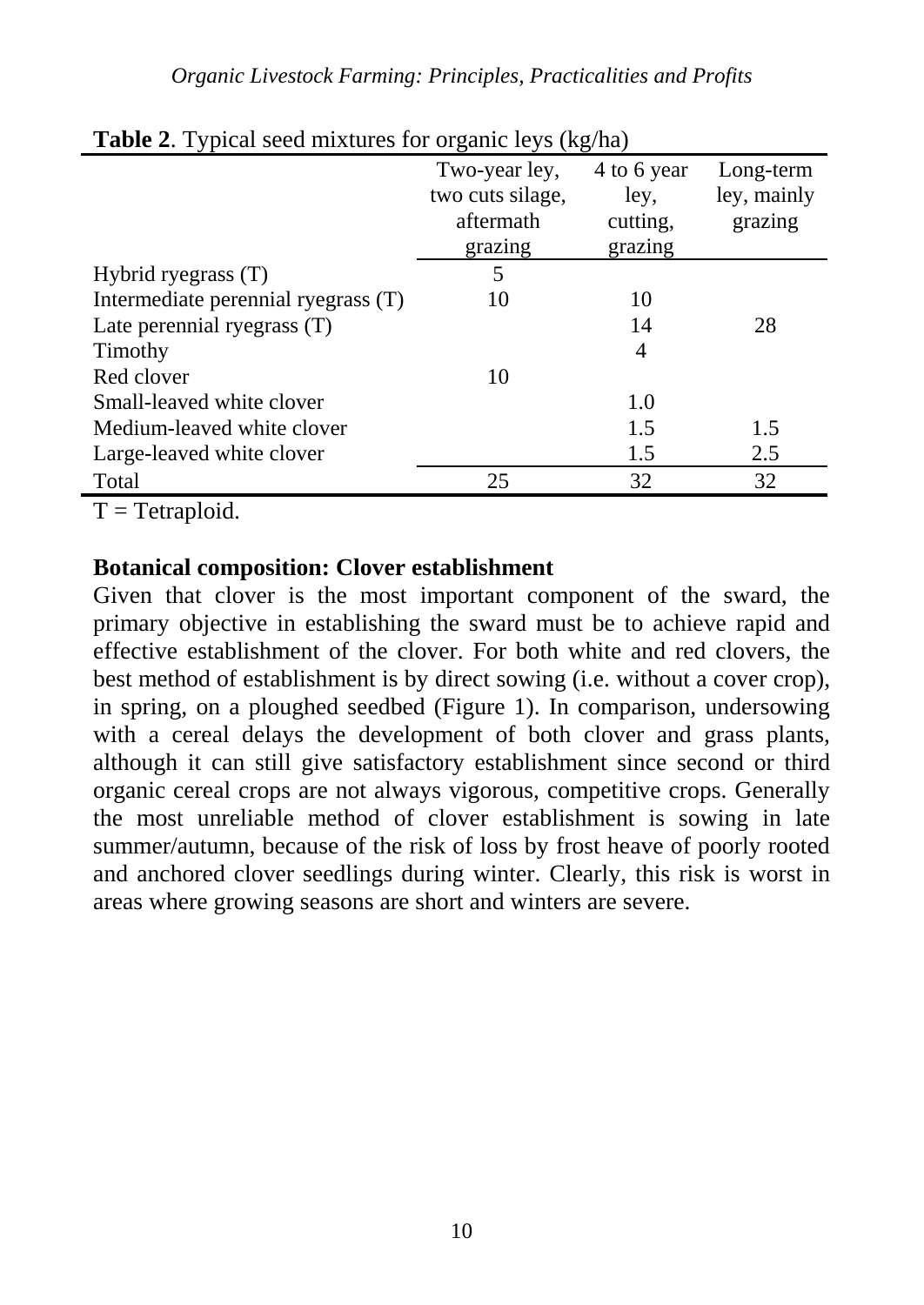**Figure 1.** Effect of undersowing, date of sowing and N supply on establishment of clover (Younie *et al.*, 1984)



In some situations, at least during conversion, there may be a need to **oversow clover** into existing swards in order to improve clover content, rather than to undertake a complete reseed. This situation is sub-optimal for the germinating clover seedling: sown on the surface, surrounded by very competitive, well established plants. The type of machine which is used to deliver the seed is largely irrelevant - the two most important factors in successful oversowing are:

a) an adequate soil moisture supply, and

b) control of the competition from the existing sward.

These requirements are best met by broadcasting the seed in early spring when there is still plenty of moisture in the soil into a very short, wellgrazed sward, and to continue grazing right through the first season to control the competition.

#### **Botanical composition: Maintenance of clover content**

The four factors which have greatest influence on white clover content in an established sward are:

a) Soil nutrient content, in particular pH, phosphorus (P) and potassium (K) content;

b) avoidance of application of soluble N;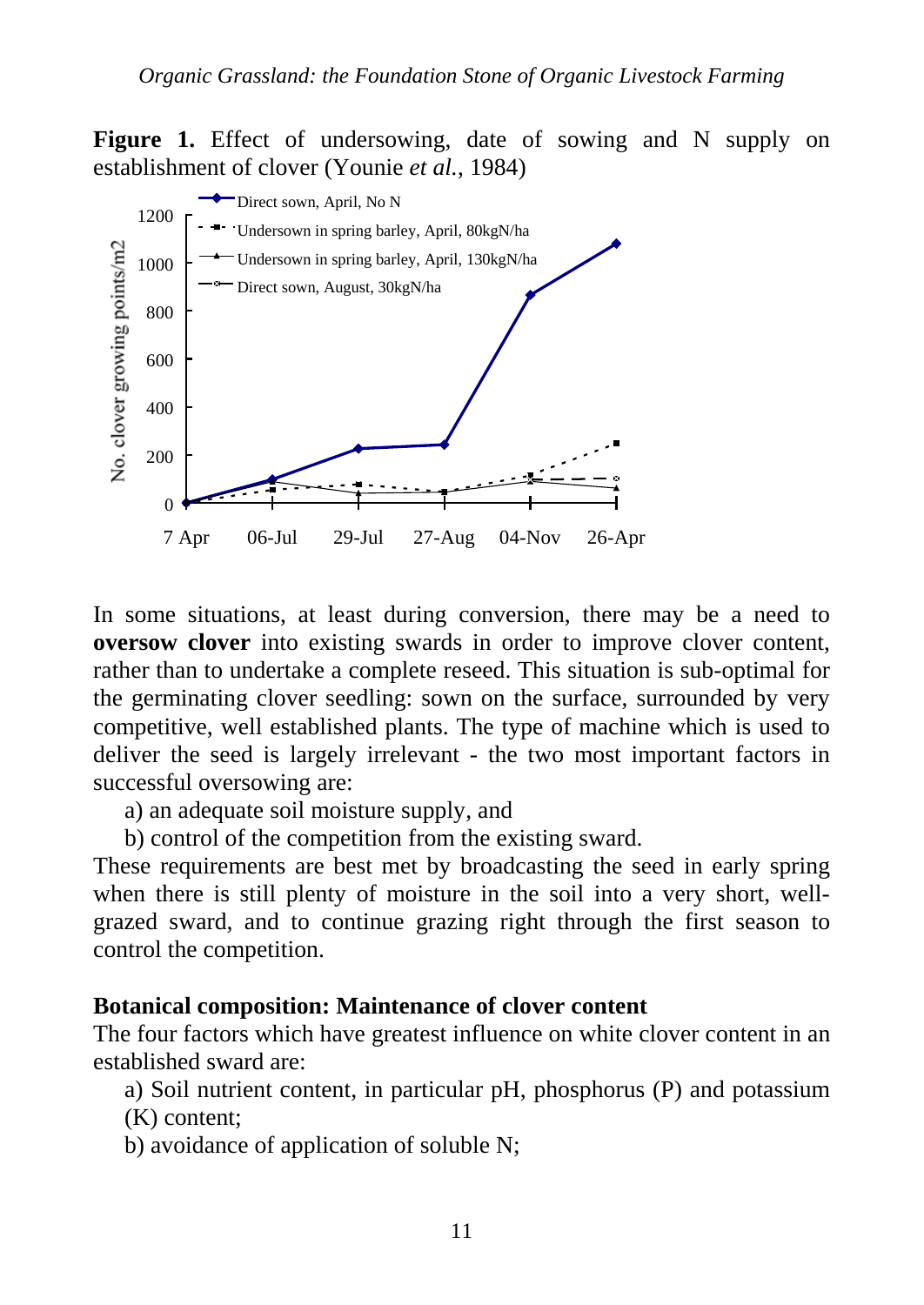- c) autumn or winter grazing to encourage clover content;
- d) cutting for hay or silage in mid-season to increase stolon density.

Application of soluble N is not a major issue in the organic situation, and it will not be possible to cut every sward in mid-season. However, it is vital that organic farmers maintain soil pH, P and K levels, and that swards are grazed down hard, ideally by November/December. This removes grass cover, allows light in to the light receptors on clover stolons, and encourages subsequent stolon branching (Laidlaw *et al.*, 1992).

Red clover grows from a crown in an upright, tufted growth habit. It does not have the same powers of recovery and recolonisation as a stoloniferous species such as white clover. Inevitably, therefore, the plant density of red clover and the sward productivity will decline after the first year. The major factors which are implicated in loss of red clover plants are stem eelworm and fungal invasion of the crown (e.g. by *Fusarium*) brought on by physical damage to plants by grazing animals, especially sheep, and passage of vehicles. It follows, therefore, that persistence of a satisfactory stand of red clover is more likely to be achieved by selecting varieties which have a high resistance to eelworm, by avoiding overgrazing by sheep, and by minimising the passage of vehicles on the sward.

## **Botanical composition: weed control**

Control of perennial weeds such as dock and creeping thistle presents a major agronomic challenge in long-term organic grassland, since herbicide use is prohibited. A combination of different approaches is likely to be required. Where the site is ploughable, adoption of a ley/arable system using, say, 3 to 5 year leys rather than permanent grassland, is likely to prevent the problem developing because of the regular ploughing and disturbance to dock plants. Continuous cutting for hay or silage should be avoided if possible because a dock infestation becomes worse (and grass yield falls) more rapidly under a cutting than under a grazing management (Figure 2).

**Figure 2.** Change in relative yield of dock-infested swards over time, under cutting or grazing management. (Initial dock density two plants/m²) (Extracted from Courteny, 1985)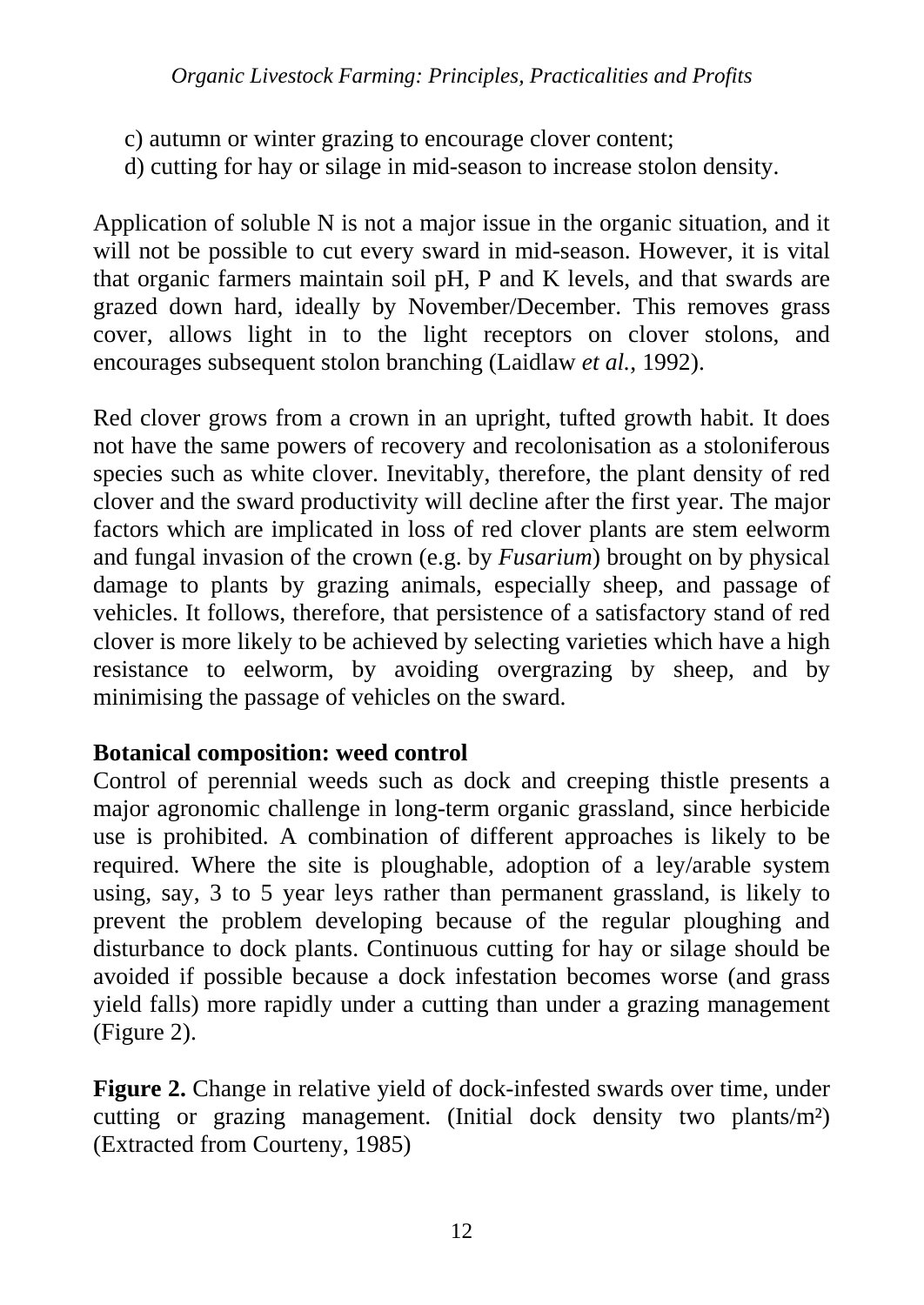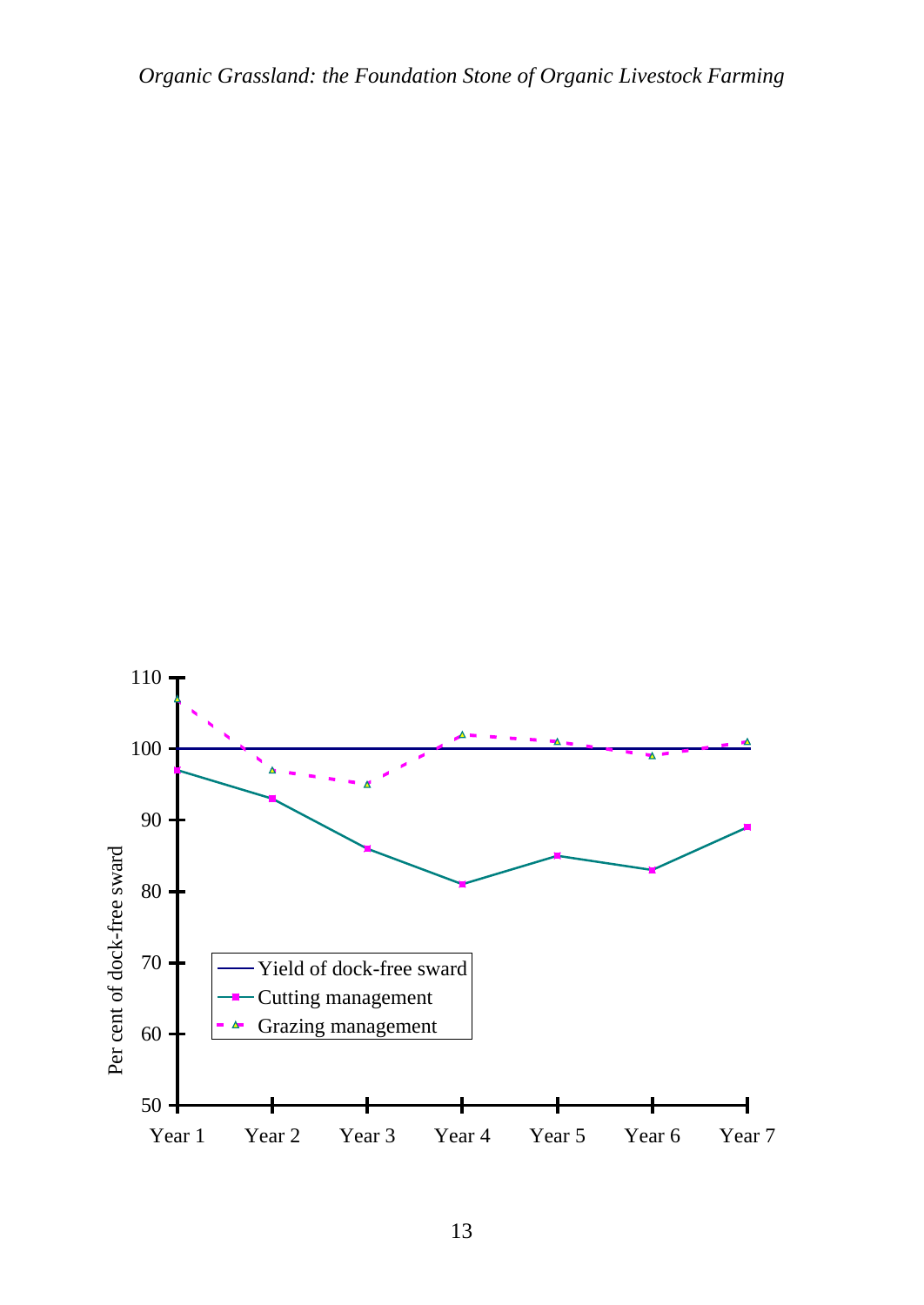Regular topping of grazed swards, and soil aeration to improve grass growth and cause physical damage to dock roots, may also limit the increase in dock density (Hopkins *et al.*, 1997). When dock infested grassland is to be reseeded, rotovating the turf to a depth of 8 to 10cm in June, followed by dessication for 8 to 10 weeks before ploughing and establishment of the next crop, has been successful (Welsh, 1995). Perhaps a more active degree of dock tap root destruction and continued surface disturbance would be achieved by grazing with unringed sows. Certainly this is one of the main attractions of an organic pig enterprise.

As implied above, it would be preferable to introduce an intermediate arable crop or winter cover crop before reseeding the grass sward. The additional cultivation involved is likely to reduce dock density further, provided that ploughing and not surface cultivation is used for the establishment of the intermediary crops, since surface cultivation generally leads to more weed germination than ploughing. Forage rye may be a suitable winter cover crop in this scenario, since it is reputed to have allelopathic effects. When the new sward is eventually resown, Hopkins *et al* (1997) have suggested that high grass/clover seed rates can reduce dock infestation at sward establishment.

## **Crop nutrient supply: Nitrogen**

As indicated above, N is the single most important nutrient for most crops, including grassland. The ultimate source in organic systems is biological N fixation, and the amount generated is directly dependent on the clover content of the sward.

Whitehead (1995) reported amounts of fixed N ranging from 0 to 445 kgN/ha/ann, with an overall average of 152 kgN/ha/ann. The lower end of this range is associated with soils of high potential for N mineralisation, continuous grazing management and smaller leaved white clovers, whilst the upper end of the range is associated with soils of low potential for N mineralisation, cutting or rotational grazing management, large-leaved white clovers and red clover or lucerne (e.g. Davies and Hopkins, 1996).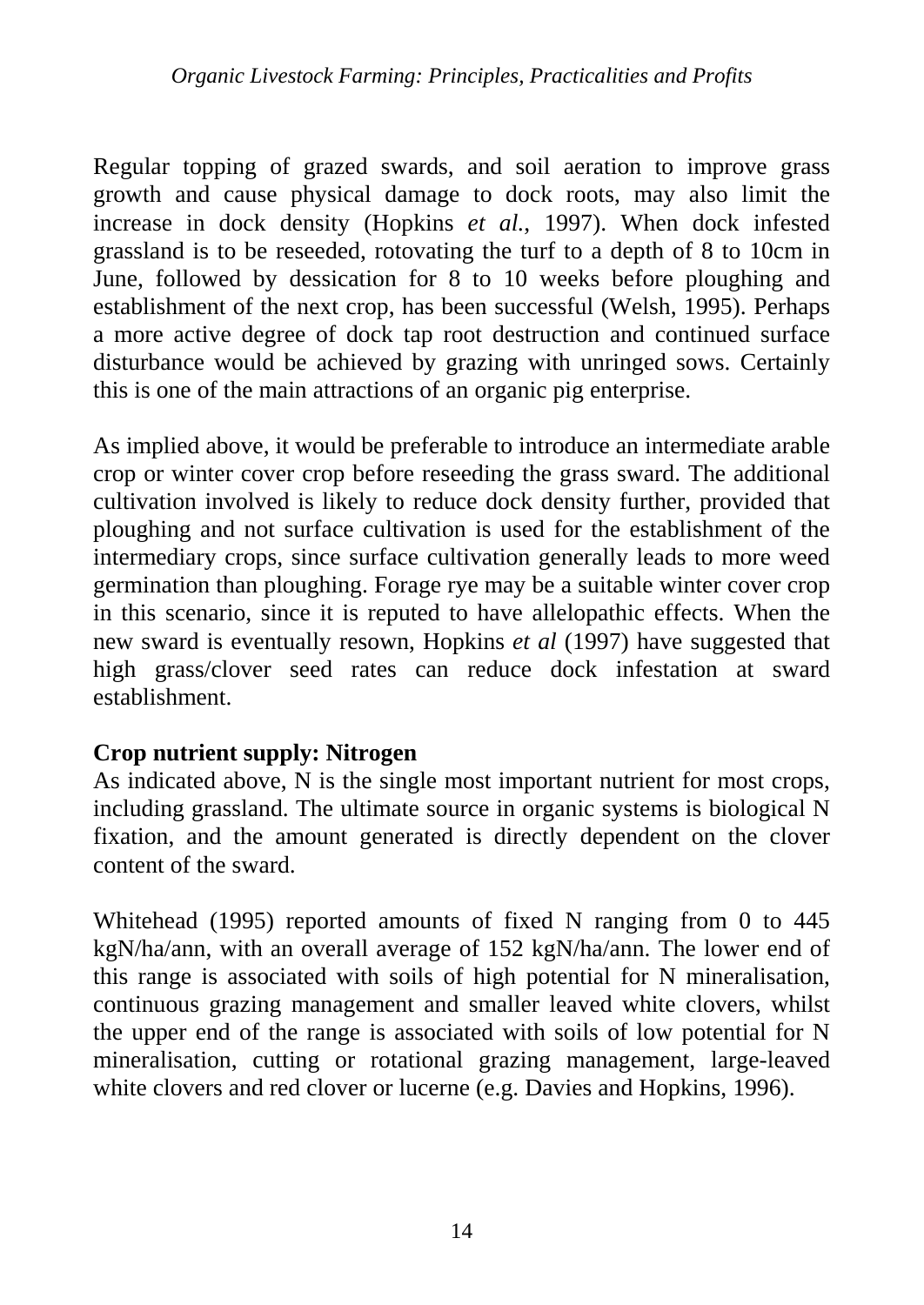*Organic Grassland: the Foundation Stone of Organic Livestock Farming*

The level of N fixation is primarily dependent on the clover content of the sward, particularly in the early years of a ley (e.g. Van der Meer and Baan Hofman, 1989). Kristensen *et al* (1995) have used clover ground cover as the basis for estimating the amount of atmospheric N fixed in grass-clover systems (Table 3).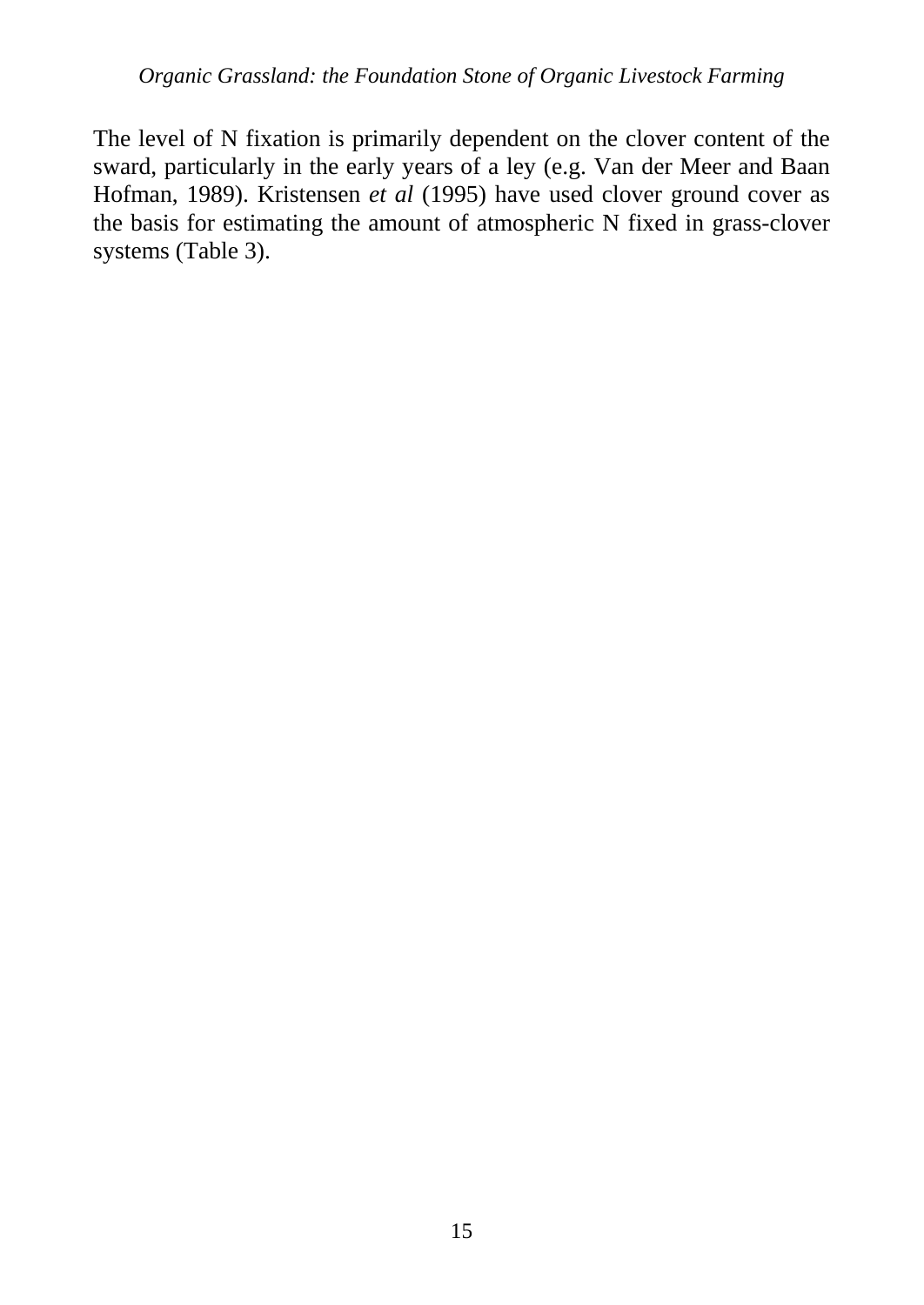| Clover content (% ground cover)  | $10-29$          | 30-49  | Above 49 |          |
|----------------------------------|------------------|--------|----------|----------|
| Clover content (% in dry matter) |                  | $3-16$ | 17-29    | Above 29 |
| Age of ley (years):              | 1st, $2nd$       | 80     | 157      | 248      |
|                                  | 3rd, 4th and 5th | 47     | 84       | 128      |

**Table 3** Effect of clover content and age of ley on estimated N-fixation in organic grass-clover leys (kg N/ha/ann) (from Kristensen *et al*, 1995).

In addition to contributing to herbage growth, a proportion of the atmospherically fixed N is stored in roots and stubble or is immobilised in soil organic matter, i.e. it contributes to the longer term build up of soil organic matter and soil N status. Simultaneously, a proportion of the N in the soil organic pool is mineralised and becomes available for uptake by pasture plants. As the supply of N from mineralised soil organic matter increases (e.g. in the later years of a ley), the relative contribution from Nfixation to the overall supply of N to the sward declines (Younie, 1992; Davies and Hopkins, 1996), as implied also in the data of Kristensen *et al* (1995) in Table 3.

The farmer can also optimise the amount of mineralised soil N by avoiding soil compaction by grazing animals and by machinery (e.g. manure application and silage harvesting machinery). Compaction can reduce mineralisation of N by 30% (Hansen, 1995). Avoidance and alleviation of compaction (e.g. by regular sub-soiling) are an important means of improving N supply to the grass sward particularly on naturally poordraining soils.

## **Crop nutrient supply: Phosphorus and potassium**

One of the major aims of organic farming is to minimise the use of nonrenewable resources. It follows, therefore, that soil nutrient status must be maintained as far as possible through management means and by efficient nutrient cycling within the farm, rather than relying on imported mineral fertiliser. In grassland, the main priority concerns the removal of nutrients from fields cut for hay or silage. With a yield of 10 tDM/ha/ann, nutrient offtake in the herbage will be in the region of 80 kgP<sub>2</sub>O<sub>5</sub>/ha/ann and 260 kgK2O/ha/ann (Fowler *et al.*, 1993; Younie *et al.*, 1998). This can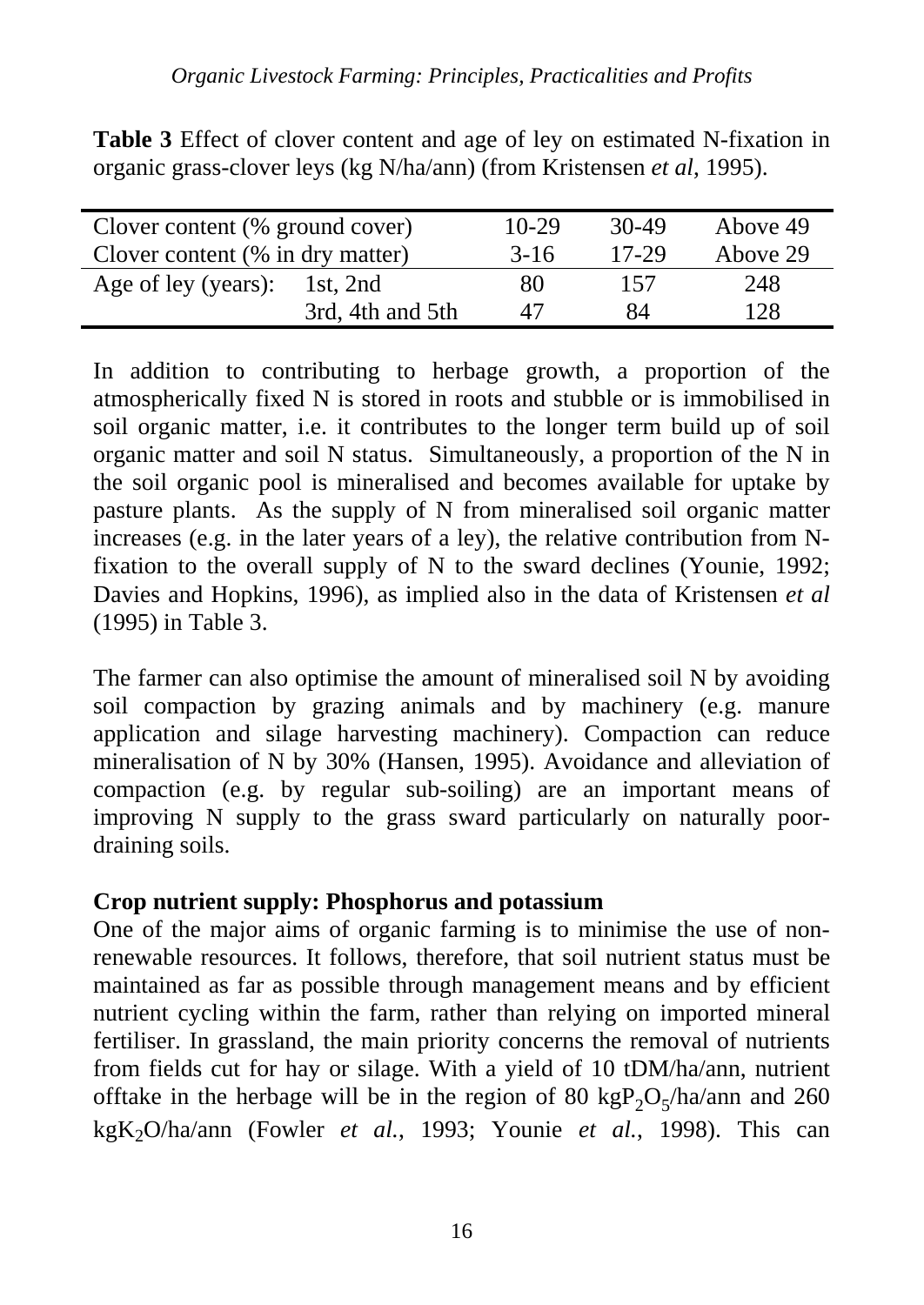obviously have a major effect on soil K and P content and consequently on herbage and crop yield.

Figure 3 shows the adverse effect which high yields of first cut silage can have on exchangeable soil K content in just one season, in grass-white clover swards in an organic crop rotations trial on a sandy loam soil in NE Scotland (10% clay). The relationship is significant at the P<0.001 level.

**Figure 3.** Effect of first cut silage yield in previous season on soil K status on a sandy loam soil in NE Scotland (from Younie and Baars, 1997).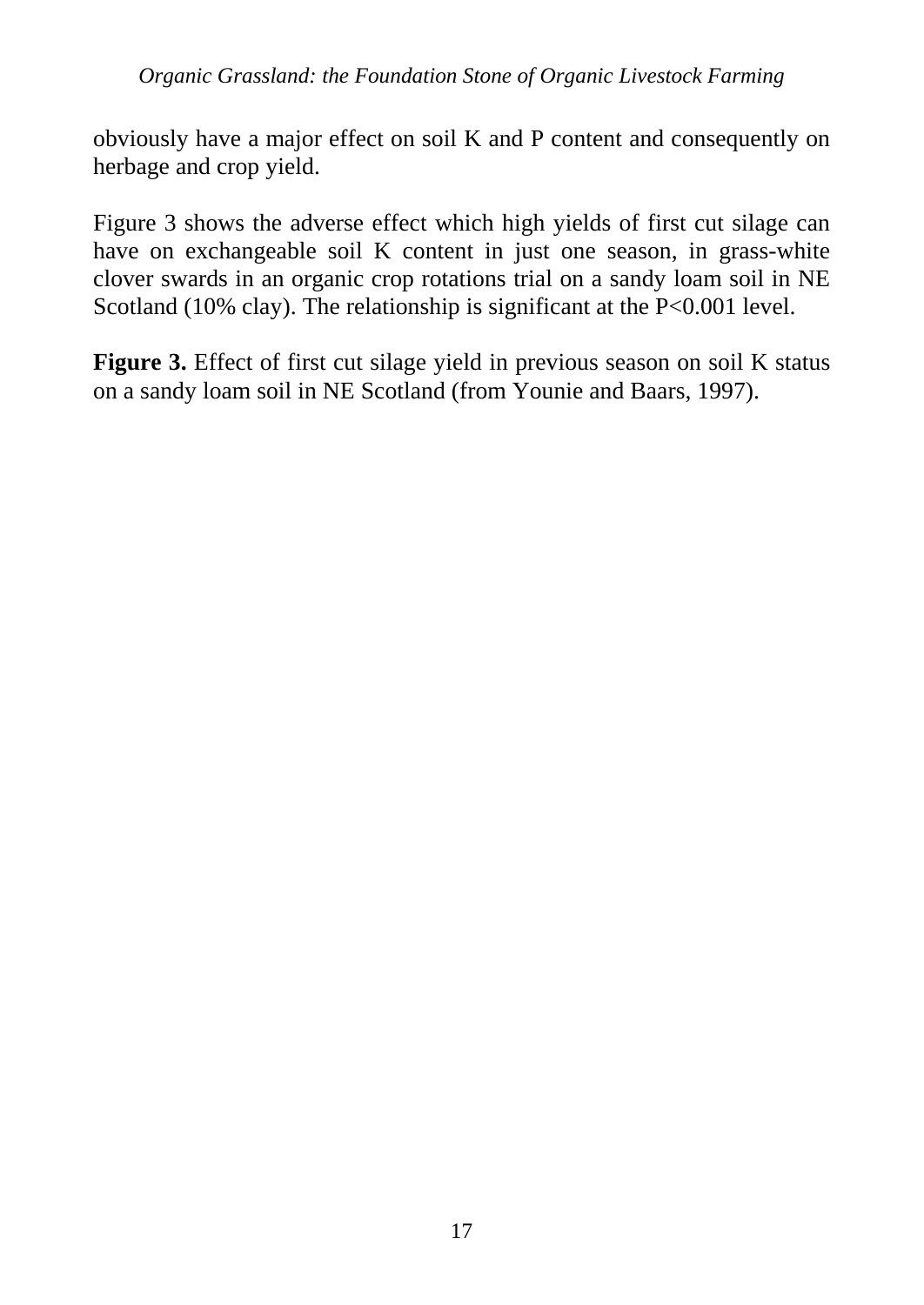

Similarly, on a sandy soil in the Netherlands, Younie and Baars (1997)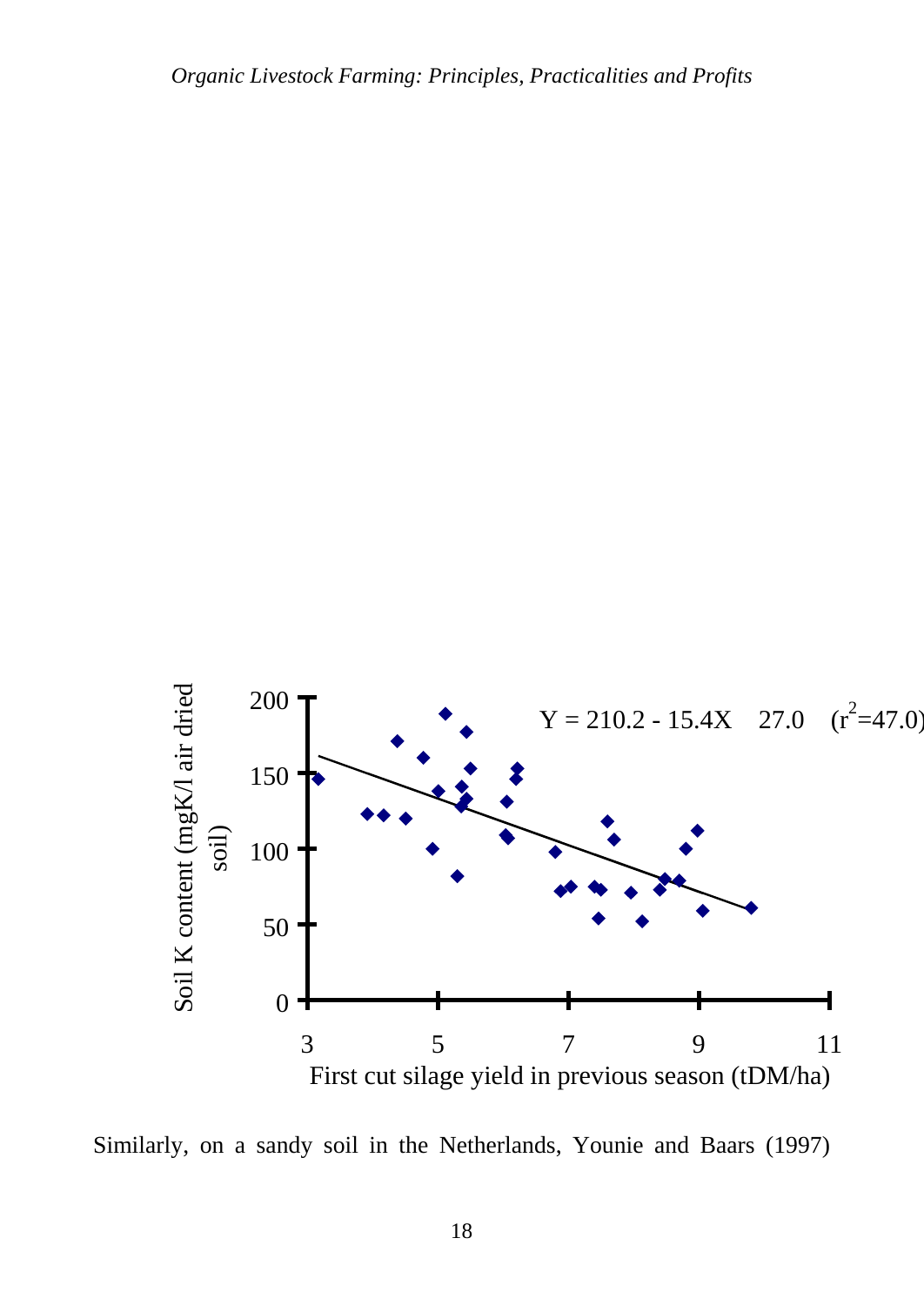reported reductions of 62% and 39% in soil K content over three years in, respectively, cut and cut/grazed organic grass/clover leys yielding 9 to 11 tDM/ha. In contrast, on similarly managed swards on clay soils, no decline in soil K content was detected. Clovers are poor competitors for soil P and K compared to grass. The reductions in K content in the experiments of Baars described above caused a significant loss of clover from the swards. This adverse effect of low soil K content on clover content will restrict the input of atmospherically fixed N in the system and have a knock-on effect on herbage yield.

# **Manurial strategy**

The manurial strategy needs to have a combination of rotational and annual approaches. It is important to have a long-term or rotational perspective since the farmer relies, to a large extent, on release of N, P and K from soil reserves. Changes in soil nutrient status should be monitored regularly, therefore; say every 3 to 4 years. Lime is permitted if pH falls to undesirable levels. Deficiencies in soil P and K can be met from imports of approved, composted or aerated non-organic manures or from approved mineral fertilisers. Rock phosphate can be used to overcome P deficiency, but is not immediately effective so the farmer must anticipate requirements 2 to 3 years in advance. Approval for use of mineral potassium sources (e.g. potassium sulphate or sylvinite) must be sought before use.

On an annual basis, it is essential that manure storage facilities are effective, so that nutrient losses from the system can be minimised. Organic grassclover swards intended for conservation must be given the highest priority in the distribution of manures, particularly on sandy soils. A separate application of manure should be applied for each cut, starting in late January/February for the first cut. Ideally, management of any one field should **alternate annually between cutting and grazing** rather than continuous cutting, in order to minimise nutrient offtake. In contrast, no manure application is necessary for grass for grazing. In practice, application rates of farmyard manure (FYM) or slurry will be determined by the quantity available, but a possible annual manurial strategy could be as follows:

| Source | of: |
|--------|-----|
|--------|-----|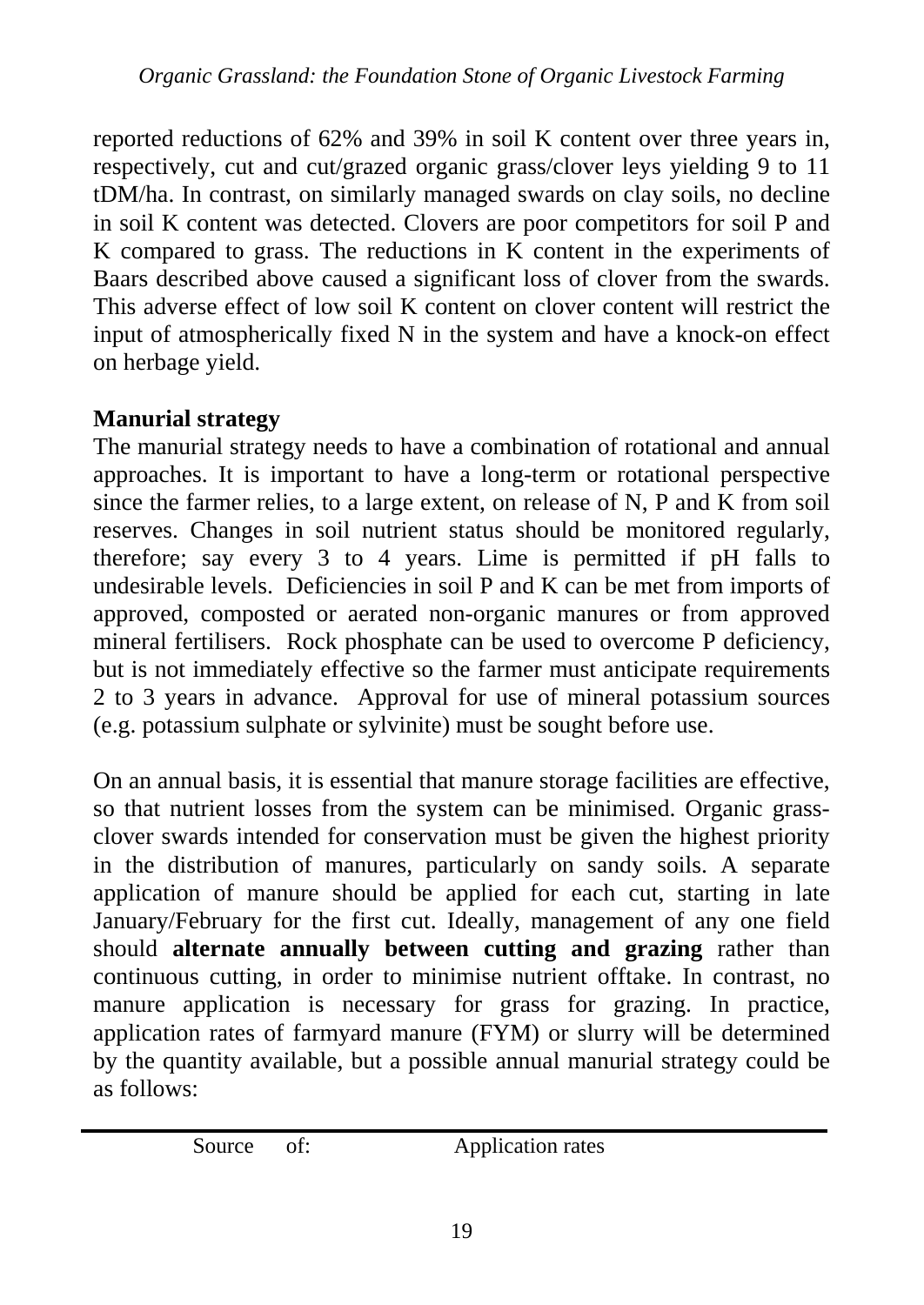*Organic Livestock Farming: Principles, Practicalities and Profits*

|         | N       | P.K          | 1st cut             | 2nd, 3rd cuts       |
|---------|---------|--------------|---------------------|---------------------|
| Grazing | Clover, | Recycled,    | N/A                 | N/A                 |
|         | Soil N  | Soil P.K     |                     |                     |
| Cutting | Clover, | FYM, slurry, | $FYM: 20t/ha$ , or  | FYM: 20t/ha or      |
|         | Soil N  | Soil P.K     | Slurry: 22,500 l/ha | Slurry: 22,500 l/ha |
|         |         |              |                     |                     |

#### **POTENTIAL LEVELS OF HERBAGE YIELD AND LIVESTOCK OUTPUT**

Satisfactory annual yields and first cut silage yields are obtainable in clover-based organic systems provided a good legume content in the sward can be maintained and assuming satisfactory levels of soil P, K and pH status and soil moisture supply (Table 4).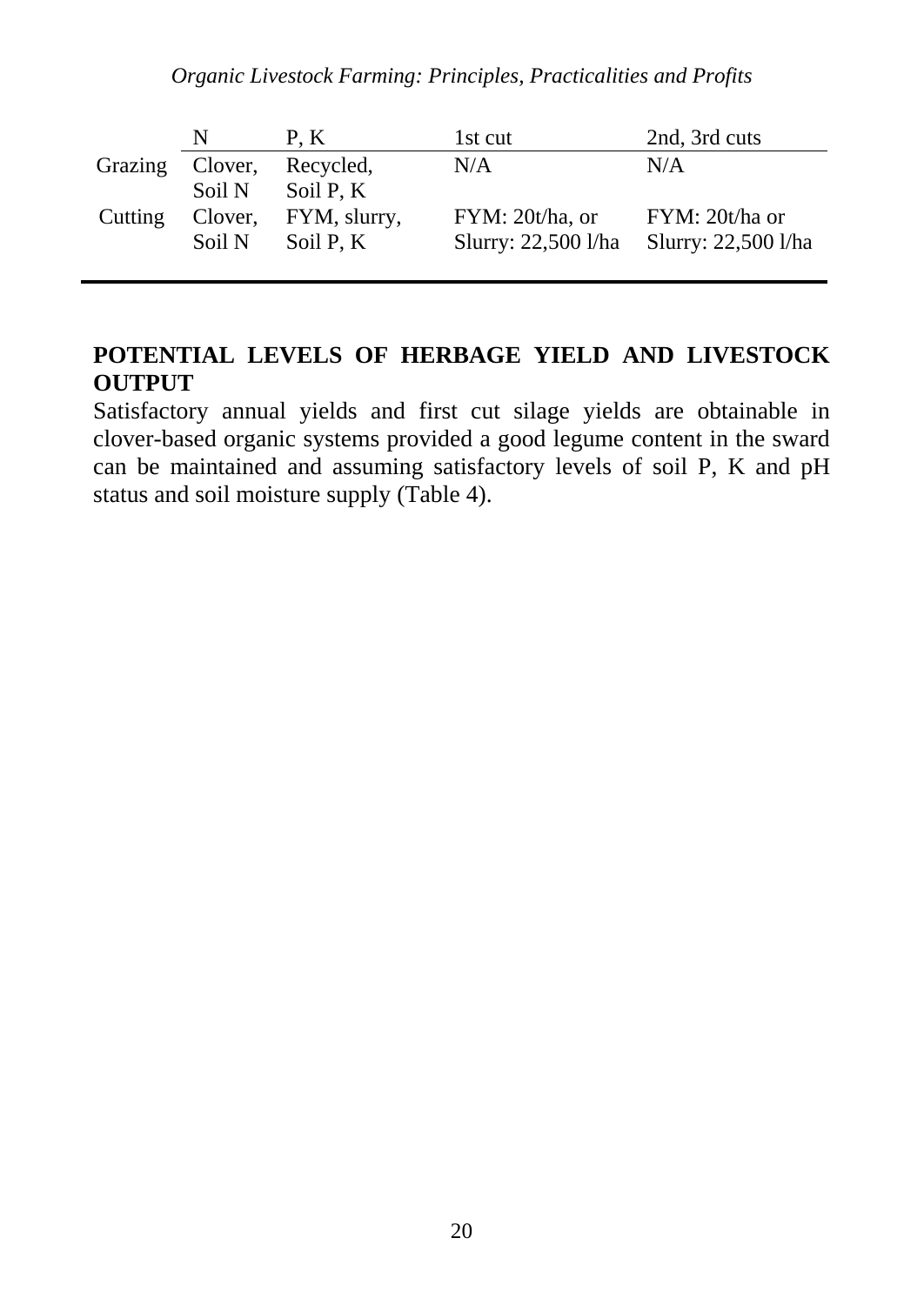| Reference                                                                                                                    | Sward type                         | Herbage production (tDM/ha) |                   |         | Stocking rate |
|------------------------------------------------------------------------------------------------------------------------------|------------------------------------|-----------------------------|-------------------|---------|---------------|
|                                                                                                                              |                                    | Annual                      | Annual            | 1st cut | $(LU^5)$ per  |
|                                                                                                                              |                                    | (grazing)                   | (mainly cut)      | silage  | forage ha)    |
| Baars & Veltman (i) (2000)                                                                                                   | G/WC <sup>1</sup> /RC <sup>2</sup> |                             | 12.6              | 4.5     |               |
| Baars & Veltman (ii) (2000)                                                                                                  | G/WC/RC                            |                             | 12.3              | 4.7     |               |
| Baars (2000)                                                                                                                 | G/WC                               |                             | 10.5              |         |               |
| Fowler et al. (1993)                                                                                                         | G/WC <sup>1</sup>                  | 10.1                        | 10.1              |         | 1.6           |
| Halberg & Kristensen (1997)                                                                                                  | Varied                             | $8.2/7.0^{6}$               |                   |         | 1.6           |
| Houghton & Poole (1990)                                                                                                      | Unspecified                        |                             |                   |         | 1.6           |
| Jones <i>et al.</i> (i) (1996)                                                                                               | G/WC                               | 7.2                         |                   | 4.2     | 1.7           |
| Jones <i>et al.</i> (ii) (1996)                                                                                              | G/WC                               | 7.1                         | 8.8               |         | 1.6           |
| Jones <i>et al.</i> (iii) (1996)                                                                                             | G/RC <sup>2</sup>                  |                             | 14                |         |               |
| Lampkin & Measures (1999)                                                                                                    | Unspecified                        |                             |                   |         | 1.7           |
| Newton $&$ Stopes (1995)                                                                                                     | G/WC                               |                             | 13.0 <sup>4</sup> |         |               |
| Philipps (2000)                                                                                                              | G/WC                               |                             | 12.5 <sup>4</sup> |         |               |
| Redman (1991)                                                                                                                | Unspecified                        |                             |                   |         | 1.8           |
| Van d. Meer $\&$ B. Hofmann (1989)                                                                                           | G/WC                               | 6.4                         |                   |         | 1.9           |
| Van d. Meer $\&$ B. Hofmann (1989)                                                                                           | $G/RC$ , $L^3$                     |                             | 10.9              |         |               |
| Younie & Wightman (1992)                                                                                                     | G/WC                               | 8.7                         | 8.9               | 5.9     | 2.1           |
| Younie (1997)                                                                                                                | G/WC                               |                             | 7.6               | 5.4     | 1.2           |
| Younie et al. (1996)                                                                                                         | G/WC                               |                             | 8.0               | 5.5     |               |
| <sup>1</sup> Grass-white clover<br><sup>2</sup> Grass-red clover<br><sup>4</sup> Cut to ground level<br><sup>3</sup> Lucerne |                                    |                             |                   |         |               |

*Organic Grassland: the Foundation Stone of Organic Livestock Farming* **Table 4.** Reported levels of herbage production from organic grassland

<sup>1</sup> Grass-white clover,  $\frac{1}{2}$  Grass-red clover,  $\frac{3}{2}$  Lucerne,  $\frac{4}{2}$  Cut to ground level <sup>5</sup> LU: One Livestock Unit = One Freisian cow producing 6000 litres per annum <sup>6</sup>Calculated as SFU  $*$  1.35.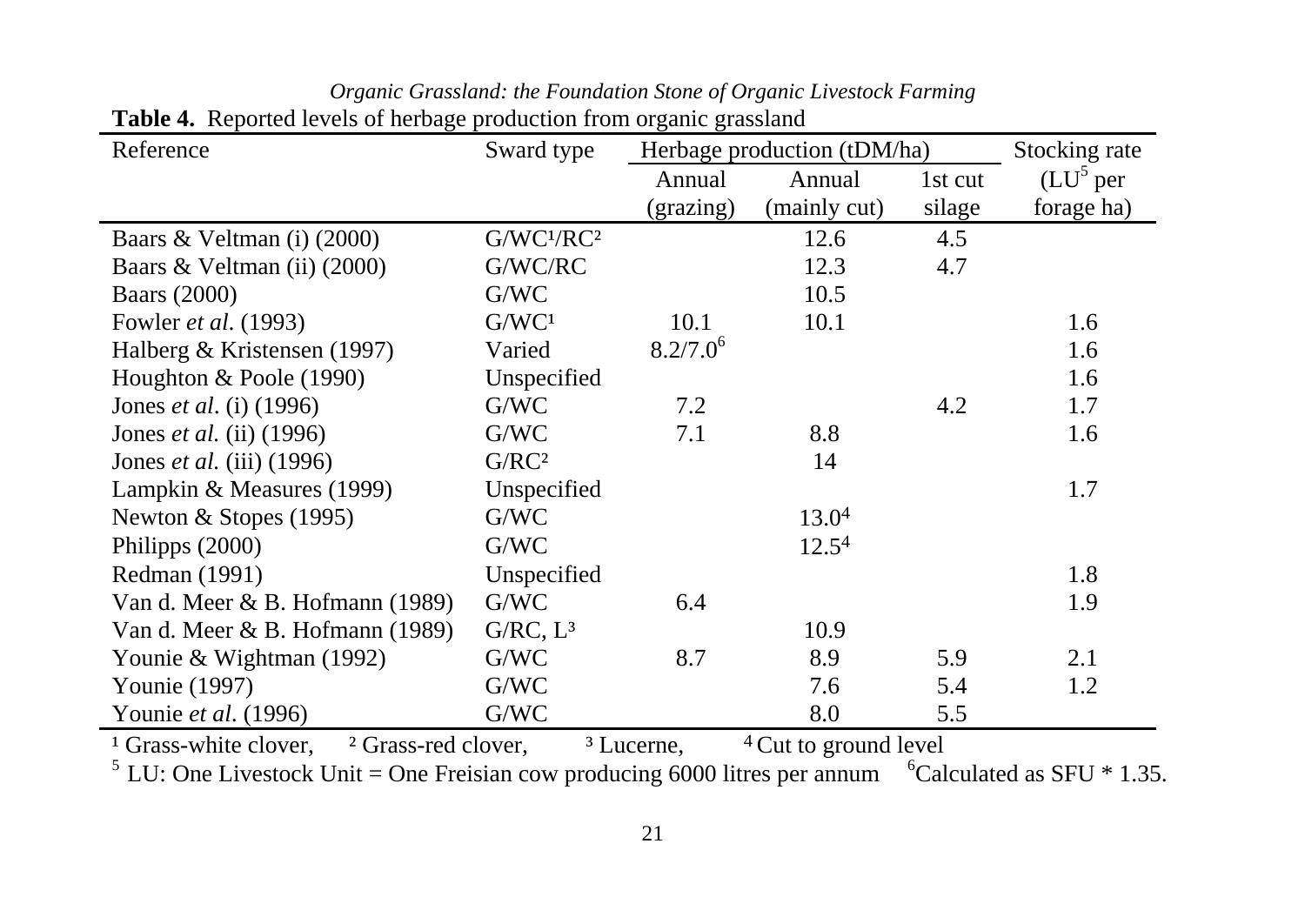The herbage yields shown in Table 4 generally reflect the conditions under which the swards were monitored, namely site quality, legume species, cutting date or regrowth interval. For example, the first cut silage yields of 4 to 5tDM/ha (**mean 4.5tDM/ha**) were from cuts taken in mid-May, whilst the yields of 5 to 6 tDM/ha (**mean 5.6tDM/ha**) were from cuts taken in mid-June. The mean annual yield from swards which were mainly cut was **10.8tDM/ha**.

Spring growth in an unfertilised clover sward is lower than in a fertilised sward. In the systems comparison reported by Younie and Wightman (1992), mean herbage biomass in the organic sward at turnout in early May was 738 kgDM/ha, almost exactly half that of the fertilised control. Where spring growth is particularly important, e.g. with lambing ewes, it is vital that planning for spring grazing begins in the previous autumn. The sward should be grazed down hard in November/December in order to encourage clover content, but stock should be removed no later than late December, and no further winter grazing should take place until turnout in spring.

The mean of the stocking rates in Table 4 is **1.68 livestock units per forage hectare**. These figures take account of the grass required for winter keep. It is clear that, where the soil type is satisfactory and clover content is high enough, a stocking rate of 1.6 LU/ha/annum is feasible in practice. This will be more than adequate for most UK farmers, given that many will be aiming for a stocking rate below this level, in order to claim Extensification Scheme subsidy payment.

#### **REFERENCES**

- Baars, T. (2000) Effective use of manure and fertiliser in organically grown grass/clover swards. In Soegaard K., Ohlsson C., Sehested J., Hutchings N. J., Kristensen T., (eds.) *Grassland Farming: Balancing environmental and economic demands*, Proc. 18th General Meeting of European Grassland Federation, 524-526.
- Baars, T. & Veltman, L. (2000) Adapted grass/clover mixtures for ley farming - a participatory approach to develop organic farming systems. In Soegaard K., Ohlsson C., Sehested J., Hutchings N. J., Kristensen T., (eds.) *Grassland Farming: Balancing environmental and economic*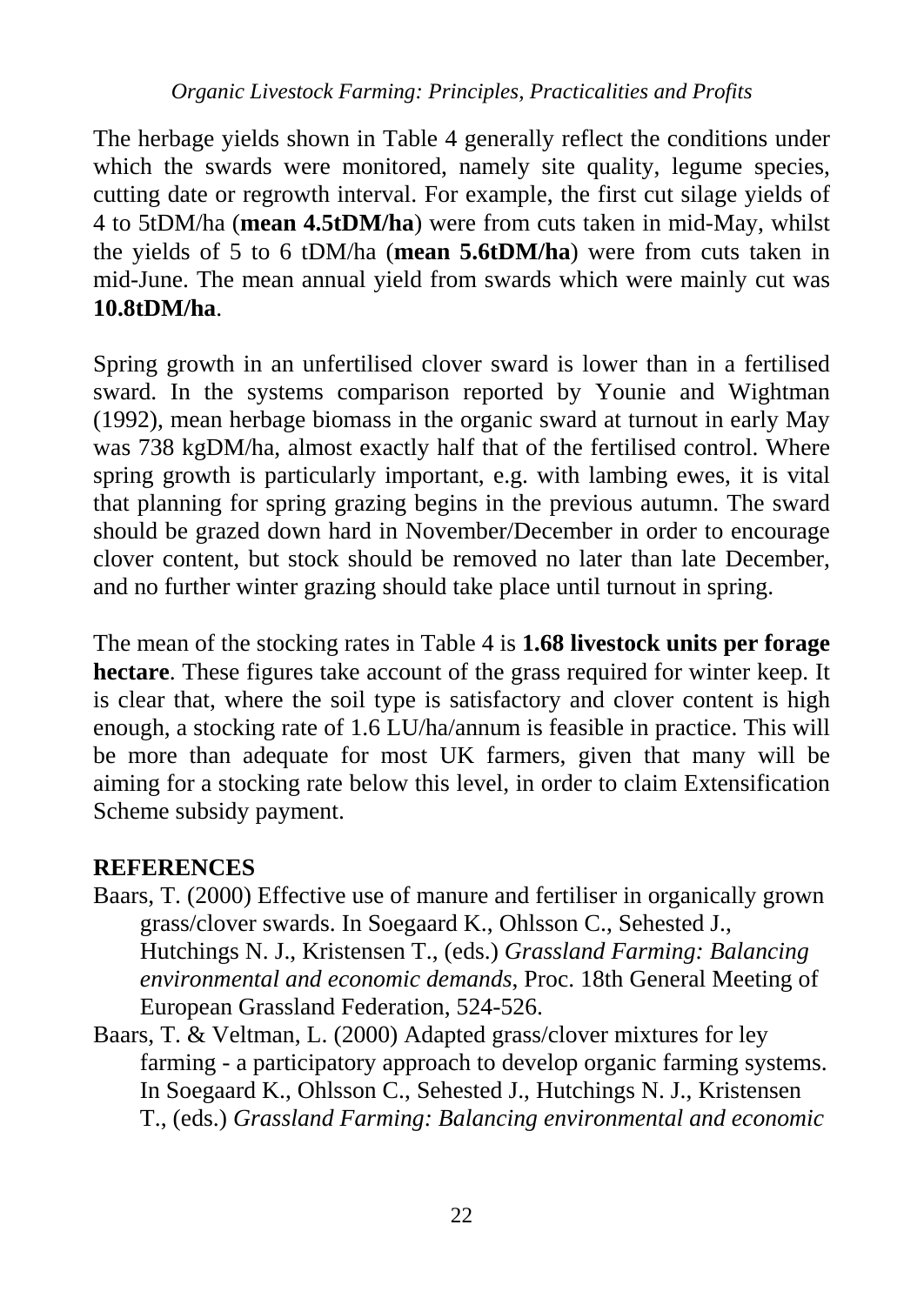*demands*, Proc. 18th General Meeting of European Grassland Federation, 542-544.

- Courtney A.D. (1985) Impact and control of docks in grassland. In Brockman J.S. (ed) *Weeds, Pests and Diseases of Grassland and Herbage Legumes*. Occasional Symposium No. 18, British Grassland Society; British Crop Protection Council Monograph No. 29, 120-127.
- Davies D.A. & Hopkins A. (1996) Production benefits of legumes in grassland. In Younie D. (ed) *Legumes in Sustainable Farming Systems*, Occasional Symposium, No. 30, British Grassland Society, Reading, 234-246.
- Foster L. (1988). Herbs in pastures. Development and research in Britain, 1850-1984. *Biological Agriculture and Horticulture*, **5**, 97-133.
- Fowler S. M., Watson C. A. & Wilman D (1993). N, P and K on organic farms: herbage and cereal production, purchases and sales. *Journal of Agricultural Science*, Cambridge, **120**, 353-360.
- Halberg N. and Kristensen, I.S. (1997). Expected Crop Yield Loss When Converting to Organic Dairy Farming in Denmark. Biological Agriculture and Horticulture, 1997, Vol. 14, pp. 25-41.
- Hansen, S. (1995) Effects of manure treatment and soil compaction on plant production of a dairy farm system converting to organic farming practice. *Agriculture, Ecosystems and Environment*, **56** (3), 173-186.
- Hopkins A., Jones E.L, Bowling P.J., & Johnson R.H. (1997) Cultural methods of dock control in permanent pasture. *Fifth Research Conference, British Grassland Society*, September 1997, 39-40.
- Houghton M. & Poole A.H. (1990) *Organic Milk Production*. Genus Information Unit Report No. 70, 31pp.
- Jones E.L., Bowling P.J. & Haggar R.J. (1996) Forage yields and quality during conversion. In: Haggar R.J. & Padel S. (eds) *Conversion to Organic Milk Production*. Institute of Grassland and Environmental Research Technical Review No. 4, 57-65.
- Kristensen E.S., Høgh-Jensen H. & Kristensen I.S. (1995). A simple model for estimation of atmospherically-derived nitrogen in grass-clover systems. *Biological Agriculture and Horticulture*, 12, 263-276.
- Laidlaw, A.S., Teuber, N.G. & Withers, J.A. (1992) Out-of-season management of grass/clover swards to manipulate clover content. *Grass and Forage Science*, 47, 220-229.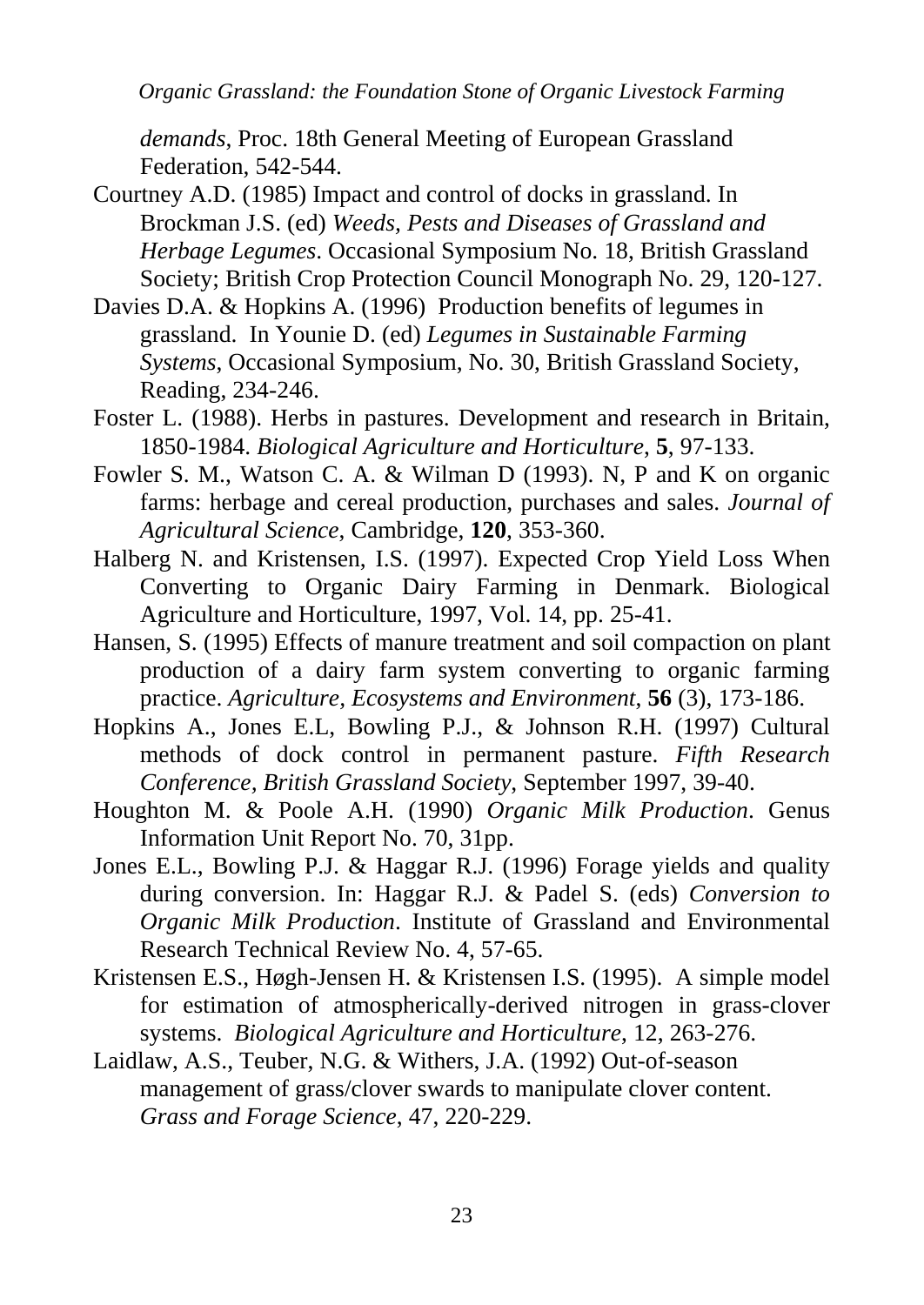*Organic Livestock Farming: Principles, Practicalities and Profits*

- Lampkin, N. and Measures, M. (1999) *Organic Farm Management Handbook, 3rd Edition*. University of Wales, Aberystwyth and Elm Farm Research Centre, 163pp.
- Moloney S.C. and Milne G.D. (1993). Establishment and management of Grasslands Puna chicory used as a specialist, high quality forage herb. *Proceedings of the New Zealand Grassland Association*, **55**, 113-118.
- Newton J & Stopes C (1995). Grassland productivity on organic farms, 1992-1994. *Elm Farm Research Centre Bulletin*, No. 18, 2-6.
- Philipps, L. (2000) Achievable levels of production for organic grassland. In Soegaard K., Ohlsson C., Sehested J., Hutchings N. J., Kristensen T., (eds.) *Grassland Farming: Balancing environmental and economic demands*, Proc. 18th General Meeting of European Grassland Federation, 548-551.
- Redman M. (1991) Organic dairy costings: Update. *New Farmer and Grower*, **33**, 20-21
- Swift G., Davies D.H.K., Tiley G.E.D. & Younie D (1990) The nutritive value of broad-leaved weeds and forage herbs in grassland. *Scottish Agricultural College, Technical Note No.223.*
- Umrani A.P. (1998) *Sustainable approaches for rangeland management and livestock production in Pakistan*. PhD Thesis, University of Aberdeen.
- Van der Meer H.G. & Baan Hofman T. (1989). Contribution of legumes to yield and nitrogen economy of leys on a biodynamic farm. In Plancquaert P. & Haggar R.J. (eds) *Legumes in Farming Systems*, Developments in Plant and Soil Science, **37**, 25-36.
- Van Eekeren, N. (2000) Balancing summer rations of dairy cows by means of urea content in bulk tank milk. In Soegaard K., Ohlsson C., Sehested J., Hutchings N. J., Kristensen T., (eds.) *Grassland Farming: Balancing environmental and economic demands*, Proc. 18th General Meeting of European Grassland Federation, 555-557.
- Welsh J.P. (1995) Dock control demonstration trial. *Elm Farm Research Centre Bulletin*, 18, 6-7.
- Whitehead, D.C. (1995). *Grassland Nitrogen*. CAB International, Wallingford, 397pp.
- Wilman D. & Derrick R.W. (1994) Concentration and availability to sheep of N, P, K, Ca, Mg and Na in chickweed, dandelion, dock, ribwort and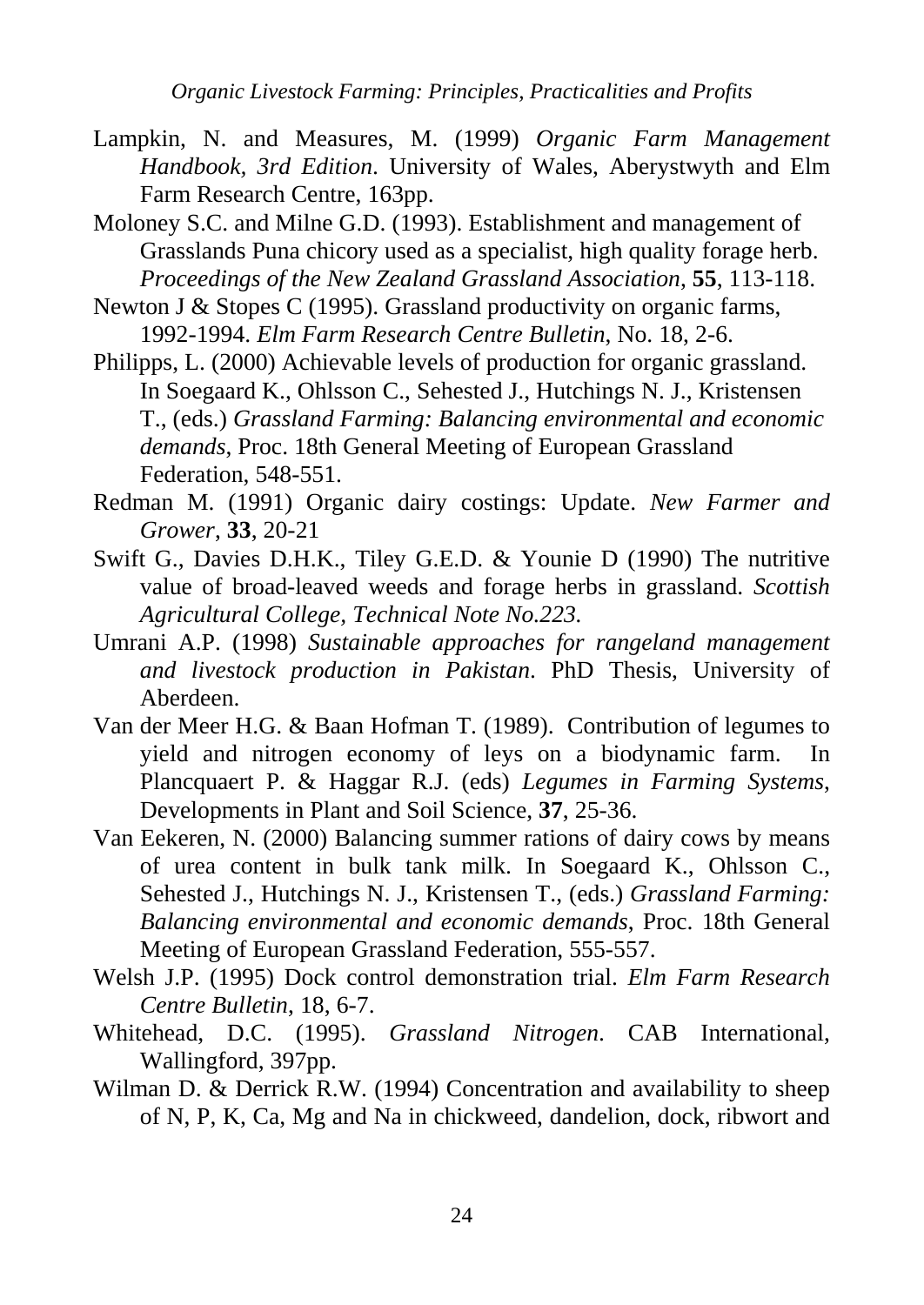spurrey, compared with perennial ryegrass. *Journal of Agricultural Science*, *Cambridge*, **122**, 217-223.

- Younie D. (1992). Potential output from forage legumes in organic systems. In Peeters A & Van Bol V. (eds) *Potential and limits of organic farming*, Proceedings of an EC Workshop, Louvain-la-Neuve, Belgium, September 1992, 116-129.
- Younie D. (1997) Organic Beef and Sheep Systems. Paper presented at 'Grass is Greener' *British Grassland Society Winter Meeting 1997*. Great Malvern, November 1997.
- Younie D. & Baars T. (1997). Resource Use in Organic Grassland: The Central Bank and the Art Gallery of Organic Farming. In Isart J. & Llerena J. (eds) *Resource Use in Organic Farming,* Proceedings of Third Workshop of European Network for Scientific Co-ordination in Organic Farming (ENOF), University of Ancona, Italy, 43-60.
- Younie, D. and Giordano, A. (1993).Pattern of crop development in fertilised and unfertilised grass/clover swards grown for silage. *White Clover in Europe: State of the Art*, FAO REUR Series 29 (Ed J. Frame), 63-65.
- Younie D. & Wightman P.S. (1992) Herbage production over eight years from clover-based and intensively fertilised swards under grazing and silage management*. Proc. Third Research Meeting, British Grassland Society*, September 1992.
- Younie D., Watson, C.A. & Squire, G. (1996). A comparison of crop rotations in organic farming: agronomic performance. In Clarke J.H., Davies D.H.K., Dampney P.M.R., Froud-Williams R.J., Griffith P.J., Lane A., Sim L. & Stevens D.B. (eds) *Rotations and Cropping Systems.* Aspects of Applied Biology, 47, AAB, 379-382
- Younie, D., Wilson, J.F., Carr, G. & Watt, C.W. (1984) The effect of undersowing, nitrogen application and date of sowing on white clover establishment. In Thomson, D.J. (ed.) *Forage Legumes*, Occasional Symposium No. 16, British Grassland Society, Reading, 182-183.
- Younie, D., Umrani, A.P., Gray, D. and Coutts, M. (1997). Influence of chicory or ryegrass diets on trace element status of lambs. RASE Conference: '*Organic Farming - Science into Practice'*. RASE, NAC, Stoneleigh, November 1997.
- Younie D., Wilson J.F., Reid C. & Wightman, P.S. (1998). Maintenance of soil potassium in organic farming silage systems. In Nagy G. & Peto